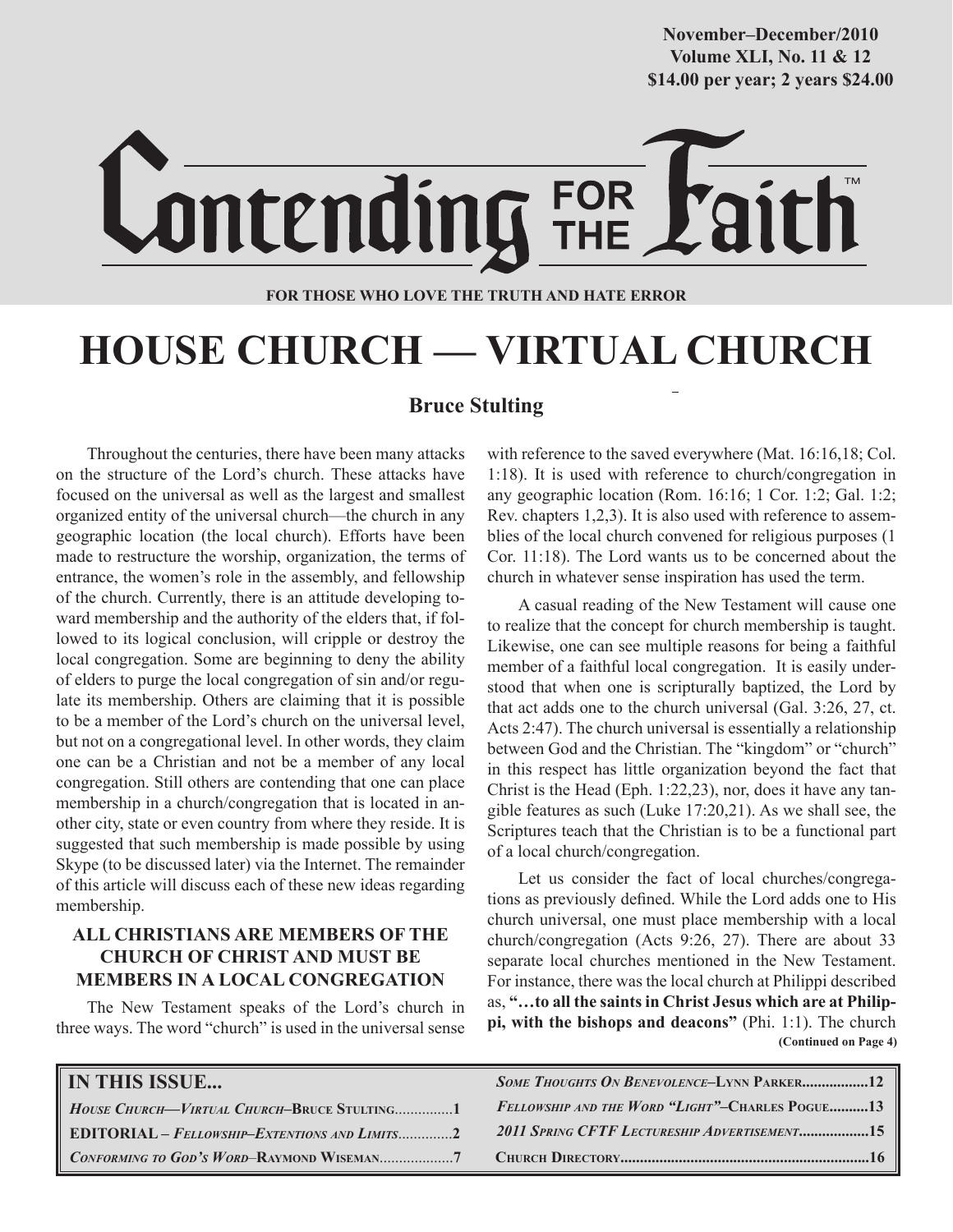

#### **David P. Brown, Editor and Publisher dpbcftf@gmail.com**

*COMMUNICATIONS received by CONTENDING FOR THE FAITH and/or its Editors are viewed as intended FOR PUBLICATION unless otherwise stated. Whereas we respect confidential information, so described, everything else sent to us we feel free to publish without further permission being necessary. Anything sent to us NOT for publication, please indicate this clearly when you write. Please address such letters directly to the Editor David P. Brown, P.O. Box 2357, Spring, Texas 77383. Telephone: (281) 350-5516.*

#### **SUBSCRIPTIONS RATES**

*Single Subscriptions: One Year, \$14.00; Two Years, \$24.00. Club Rate: Three One-Year Subscriptions, \$36; Five One-Year Subscriptions, \$58.00. Whole Congregation Rate: Any congregation entering each family of its entire membership with single copies being mailed directly to each home receives a \$3.00 discount off the Single Subscription Rate, i.e., such whole congregation subscriptions are payable in advance at the rate of \$11.00 per year per family address. Foreign Rate: One Year, \$30. NO REFUNDS FOR CANCEL-ATIONS OF SUBSCRIPTIONS.*

#### **ADVERTISING POLICY & RATES**

*CONTENDING FOR THE FAITH was begun and continues to exist to defend the gospel (Philippians 1:7,17) and refute error (Jude 3). Therefore, we are interested in advertising only those things that are in harmony with what the Bible authorizes (Colossians 3:17). We will not knowingly advertise anything to the contrary. Hence, we reserve the right to refuse any offer to advertise in this paper.*

*All setups and layouts of advertisements will be done by CONTENDING FOR THE FAITH. A one-time setup and layout fee for each advertisement will be charged if such setup or layout is needful. Setup and layout fees are in addition to the cost of the space purchased for advertisement. No major changes will be made without customer approval.*

*All advertisements must be in our hands no later than two (2) months preceding the publishing of the issue of the journal in which you desire your advertisement to appear. To avoid being charged for the following month, ads must be canceled by the first of the month. We appreciate your understanding of and cooperation with our advertising policy.*

*MAIL ALL SUBSCRIPTIONS, ADVERTISEMENTS AND LETTERS TO THE EDITOR-IN-CHIEF, P. O. Box 2357, Spring, Texas 77383-2357. COST OF SPACE FOR ADS: Back page, \$300.00; full page, \$300.00; half page, \$175.00; quarter page, \$90.00; less than quarter page, \$18.00 per column-inch. CLASSIFIED ADS: \$2.00 per line per month. CHURCH DIREC-TORY ADS: \$30.00 per line per year. SETUP AND LAYOUT FEES: Full page, \$50.00; half page, \$35.00; anything under a half page, \$20.00.*

*CONTENDING FOR THE FAITH is published monthly. P. O. Box 2357, Spring, Texas 77383-2357 Telephone: (281) 350-5516.*

> **Ira Y. Rice, Jr., Founder August 3, 1917-October 10, 2001**

## *Editorial...* **Fellowship – Extensions And Limits**

#### **But if we walk in the light, as he is in the light, we have fellowship one with another, and the blood of Jesus Christ his Son cleanseth us from all sin (1 John 1:7).**

Any faithful child of God may fellowship any person that the faithful apostles would fellowship. In the above text of 1 John 1:7, John instructs us that fellowship is **"in the light."** Fellowship, therefore, involves everyone who is **"in the light."** As long as I **"walk in the light,"** I can fellowship all others who **"walk in the light."** Such persons can have the same association and relationship with me that fellowship implies. I must not withold fellowship from anyone who is **"in the light."** On the other hand, I must withhold fellowship from everyone who has never been **"in the light"** or who has ceased to **"walk in the light."** Hence, the importance and sobering seriousness of the subject of fellowship is truly evident.

#### **The Meaning Of Fellowship**

Our English word *fellowship* is the translation of the Greek word *koinonia*. It means sharing, communion, partnership, joint participation. *Koinonia* is translated by the following terms (one time for each term): *communication*, "contribution," "distribution," "to communicate." It is translated *communion* in four places and *fellowship* in twelve places. *Koinoneo* is translated in one place "to be made partaker" and in another "distribute." In four places it is translated "to be a partaker" and in two other places "communicate." *Koinonos* is translated in one instance "companion" and in another "to have fellowship with." In three places it is translated partner and in five other places "partaker." Hence, we see the Holy Spirit's use of this word family 38 times in the New Testament.

#### **God's Laws Of Inclusion And Exclusion**

It must be understood that these two laws directly relate to man's fellowship with God and man's fellowship with man. *Not all unity is acceptable to God and not all division is sinful* (Mat. 10:34; 2 Cor. 6:17). The fellowship among men that is acceptable to God comes *only* when unity among men is accomplished by said men doing all things by the authority of Christ as revealed in the New Testament (Col. 3:17; Rom. 10:17; 2 Cor. 5:7; Phi. 3:16; 1 Cor. 1:10).

Let us examine *God's Law Of Inclusion*. Fellowship with God is attained when a believing, penitent person is baptized into Christ to obtain the remission of sins (Rom.10:17; Mark 16:16; Acts 17:30; 2:38; Rom. 6:3-5; Gal. 3:26-27; Acts 2:47; 22:16; 1 Pet. 3:21). When we speak of fellowship with God, we may liken it to a vertical line extended from man to God that illustrates the joint participation and association that has been made possible by man's reconciliation to God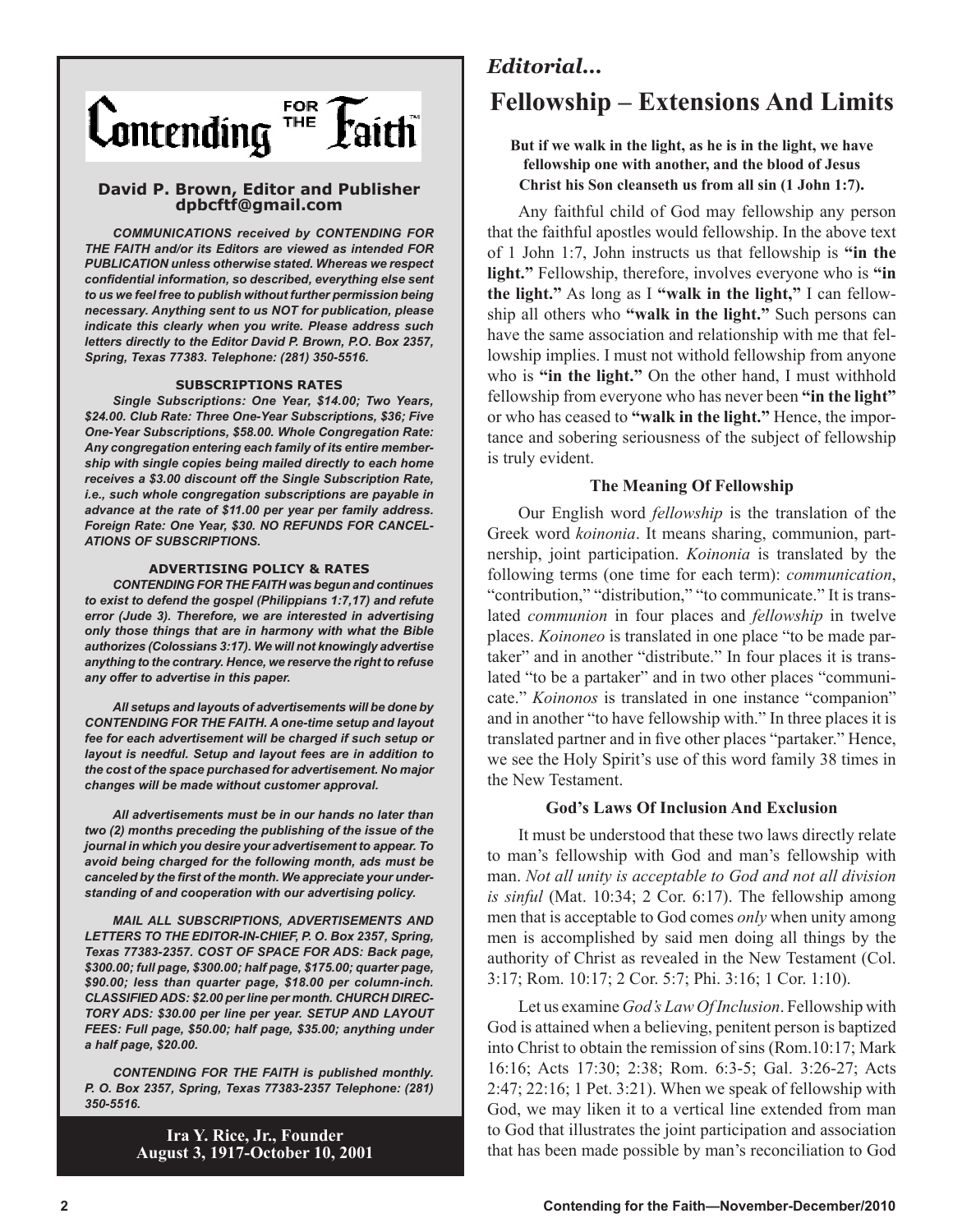by his obedience to the Gospel (Rom. 1:16; 1 Cor. 15:1-4; Heb. 5:9; Rom. 10:16). Before said baptism, one is not in Christ where God has located salvation (2 Tim. 2:10; Eph. 1:3; Gal. 3:26, 27). Hence, such a one continues to be guilty of sin and remains a child of the devil. Once this "vertical" fellowship with God exists, then and only then is one in a position to extend (or to receive as the case may be) fellowship with all others who are in fellowship with God. This fellowship that Christians enjoy with each other, we will call "horizontal" fellowship. Hence, Scriptural fellowship cannot be extended but from one faithful child of God to another. *Question*: In view of the foregoing, how could faithful children of God scripturally extend family privileges to those who are children of the devil??

Let us examine *God's Law Of Exclusion.* When members of the Lord's church sin, and they refuse to repent, they are subject to the proper corrective church discipline revealed in the New Testament. If they refuse to repent of their sinful beliefs and/or practices, then the church must withdraw her fellowship from them. This is the case because they are out of fellowship with God.

Having set out God's laws of inclusion and exclusion, let us more closely examine what it means to **"walk in the light."** In other words we want to know what the apostle John had in mind when he used the phrase **"walk in the light."** Knowing that *things equal to the same thing are equal to each other* helps one understand clearly what John was thinking when he used the words **"walk in the light."** With this principle in mind, please study Acts 2:42 along with 1 John 1:7. The verses read: **"And they continued stedfastly in the apostles' doctrine and fellowship, and in breaking of bread, and in prayers"** (Acts 2:42). **"But if we walk in the light, as he is in the light, we have fellowship one with another, and the blood of Jesus Christ his Son cleanseth us from all sin"** (1John 1:7).

Having read these two passages, please consider the following true/false statements for the purpose of establishing the meaning of the phrase under investigation.

**1. T F** It is possible to **"walk in the light"** and NOT continue **"stedfastly in the apostles' doctrine."**

**2. T F** It is possible to continue **"stedfastly in the apostles' doctrine"** and NOT **"walk in the light."**

**3. T F** It is possible (from God's point of view) to "have **fellowship one with another"** and not **"walk in the light."**

**4. T F** It is possible (from God's point of view) to **"have fellowship one with another"** and NOT continue **"stedfastly in the apostles' doctrine."**

Statements one and two are false. To **"walk in the light"** is to **"continue stedfastly in the apostles' doctrine"**  and vice versa. Statements three and four are false. If, from God's point of view, fellowship exists between people *only* when they are in fellowship with Him (and it is), statements three and four must be FALSE. The conclusion is that to **"walk in the light"** is the exact same thing as continuing **"stedfastly in the apostles' doctrine"** (Acts 2:42).

Jesus said, **"I am the light of the world: he that followeth me shall not walk in the darkness, but shall have the light of life"** (John 8:12). To Christians, John wrote:

**That which we have seen and heard declare we unto you, that ye also may have fellowship with us: and truly our fellowship is with the Father, and with his Son Jesus Christ. And these things write we unto you, that your joy may be full. This then is the message which we have heard of him, and declare unto you, that God is light, and in him is no darkness at all. If we say that we have fellowship with him, and walk in darkness, we lie, and do not the truth** (1 John 1:3-6).

As we notice the totality of the information from the two previous passages (keeping in mind our study of 1 John 1:7), we come to understand that fellowship is produced by man understanding and obeying God's Will. This fellowship is with the Father. It is also with His only begotten Son, Jesus Christ. One may claim fellowship with God, but in reality not have fellowship with Him. If one claims fellowship with God, but he keeps on walking in darkness, he is a liar, and does not the Truth. Scriptural fellowship exists only between faithful children of God. To have fellowship with God one must come into the light and continue to **"walk in the light."** *My fellowship with other Christians is predicated on my coming into the light and continually walking in the light. Anyone else's fellowship with me is contingent on my walking stedfastly in the light and that person doing the same.*

Thus, the faithful child of God's fellowship is with the Father, Son, and Holy Spirit, the apostles and prophets (men who wrote the New Testament) and with all other faithful children of God.This fellowship is always predicated on one's being in the light and **"walking in the light."** To walk in the light is to continue in the apostles' teaching. To walk in darkness is to live contrary to the apostles' teaching. All of us must take heed to persons who would have us reject: (1) the distinction between children of God and children of the devil; (2) the distinction between the Lord's one true church and the religions of men; and (3) the difference between the faithful and the unfaithful children of God.

For some time now there has been a concerted effort by false teachers to bring into the fellowship of the saints those "believers" in Christ who are not in fellowship with Christ. They are doing it through the false doctrine called "unity in diversity."

#### **Unity** *IN* **Or Unity** *AND* **Diversity**

"Unity in diversity" is a contradiction of terms. *Unity* is defined "oneness" and *diverse* means "unlike" (*Webster's 9th New Collegiate Dictionary*). When the definition of these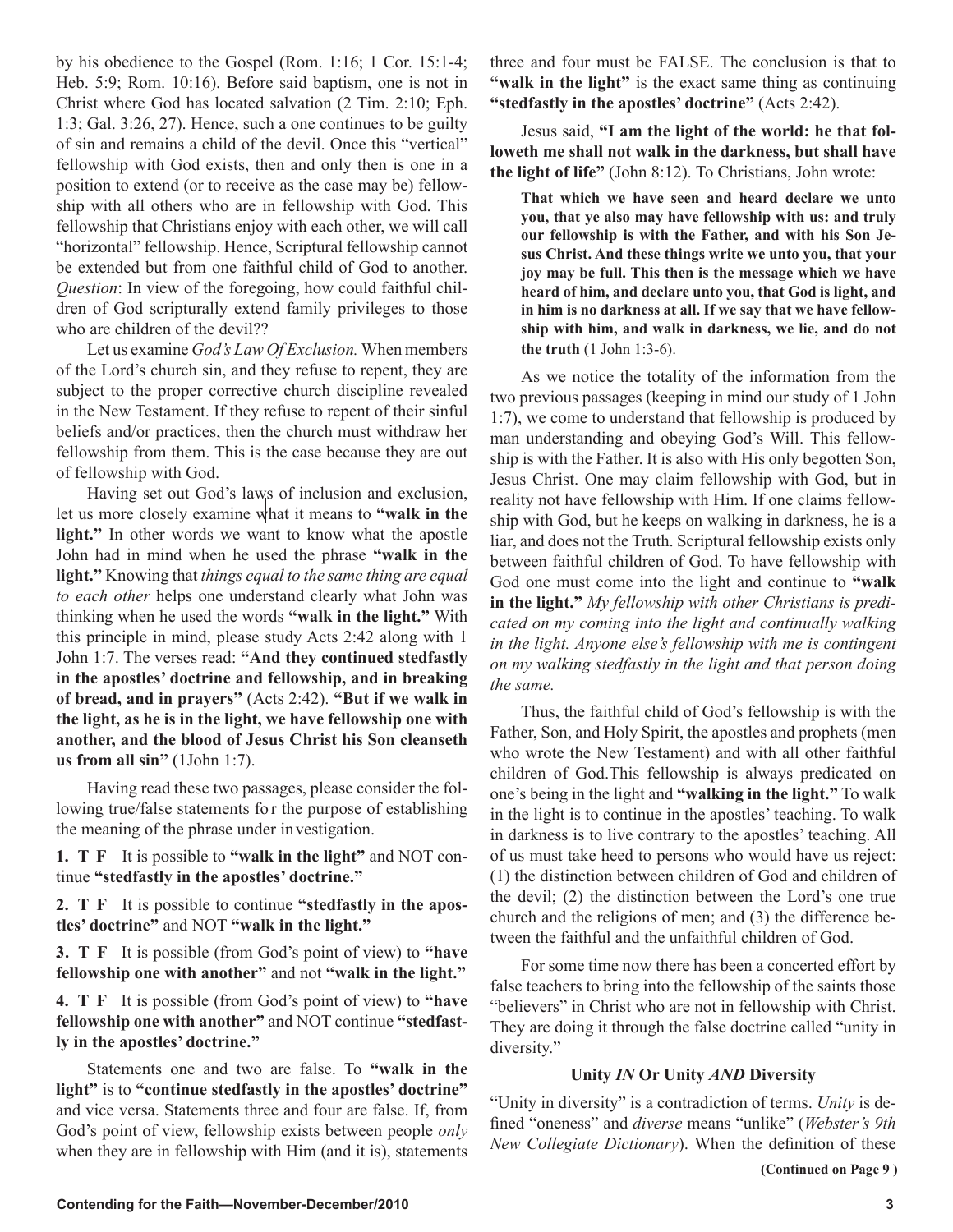#### **(Continued From Page 1)**

at Philippi came into existence when Lydia, the Jailer, and their respective families heard and obeyed the gospel (Acts 16:15,33). These 33 local churches/congregations consisted of Christians in a geographic area that had banded together as a local church/congregation. Since the church/congregation consists of individual members, we read of the church **"unassembled"** and also **"gathered together"** (Acts 14:27, 1 Cor. 11:18, 14:28). It should be obvious to the casual reader that these churches/congregations were not an optional matter, but were, in fact, an essential part and feature of New Testament Christianity.

It should be added that there is no authority for an organization larger or smaller than the local church/congregation. In other words, each congregation is autonomous (self governing). Thus, the eldership has no authority beyond the borders of the local church/congregation they oversee (Acts 20:28). Likewise, there is no authority for an entity to exist that is smaller than the local church/congregation. This would condemn the individual Christian who refused membership in a faithful congregation.

Let us consider the fact of placing membership in a local church/congregation. We have two occasions upon which Saul placed membership in a local church/congregation. It is usually the case that one becomes a member of the congregation where they are converted. Thus, it is reasonable to assume that Saul became a member of the church at Damascus (Acts 9:10-22). After his conversion in Damascus he traveled to Jerusalem and **"…he assayed to join himself to the disciples…"** (Acts 9:26,27). The word "join" is translated from the Greek κολλάω. According to Thayer this word means "1) to glue, to glue together, cement, fasten together; 2) to join or fasten firmly together; 3) to join one's self to, cleave to." This is descriptive of close, personal, and intimate relationships. Jesus used this word when describing the relationship and proximity of husband and wife (Mat. 19:9). κολλάω is simply defined as, "To glue or cement together, then, generally, to unite, to join firmly…" (*Expository Dictionary of New Testament Words*, by W. E. Vine). Thus, κολλάω is indicative of the importance and the nature of membership in the local church.

Because of Saul's boldness in preaching Christ, the Grecians sought to kill him. When the brethren in Jerusalem discovered the plot against Saul's life, they sent him through Caesarea to Tarsus (Acts 9:29,30).

**"Then departed Barnabas to Tarsus, for to seek Saul: And when he had found him, he brought him unto Antioch. And it came to pass, that a whole year they assembled themselves with the church, and taught much people. And the disciples were called Christians first in Antioch"** (Acts 11:25,26).

 The word **"assembled"** is translated from the Greek word συνάγω. According to Thayer (all following definitions are from Thayer), this word means, "2) to bring together, assemble, collect; 2a) to join together, join in one (those previously separated); 2b) to gather together by convoking; 2c) to be gathered, i.e. come together, gather, meet." By "joining" or "assembling" oneself to a local church/congregation, one becomes an identifiable and contributing part of that assembly. From the foregoing, it is reasonable to assume that Saul **"joined"** himself to the church of Tarsus if one existed in that city. Otherwise, he himself and any other Christians with him would constitute the church in Tarsus. Thus, Saul was never without membership in a local church/ congregation.

#### **IT IS GOD'S INTENT THAT CHRISTIANS HAVE MEMBERSHIP IN A LOCAL CHURCH/CONGREGATION**

From the foregoing, it is obvious that Christians must be members of a local church/congregation. Other than Christ being head of the universal church, the local church/congregation is the largest governmental organization of which we read in the New Testament. Too many have adopted a "floating" policy where they go wandering around all over the place and never place membership in any local church/congregation. Thus, they never assume responsibility anywhere for anything. Christians who act like a bunch of "jumping fleas" hopping from one dog to another never helped build up anything. We are not talking about an occasional visit with brethren in other places. But we are concerned about those upon whom you can never depend, who will not take any assignment, will not be a permanent member of any congregation, and do not feel any sense of duty anywhere in



*—Dub and Lavonne McClish*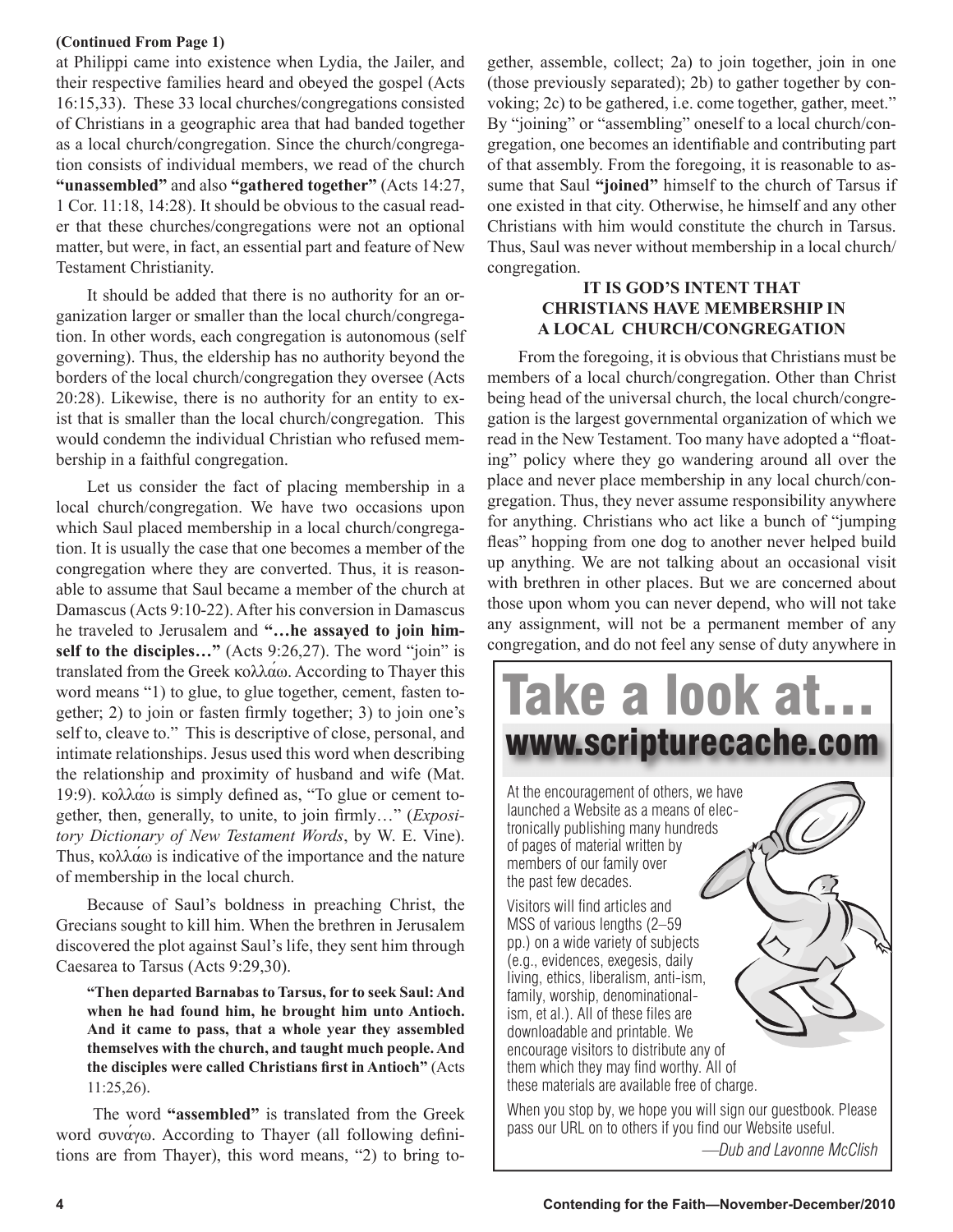particular and nowhere in general.

Membership in the local church is presupposed by the command to **"not forsake the assembling of ourselves together"** (Heb. 10: 25). The assembling was obviously the matter of **"come together in the church"**—more on this later (2 Cor. 11:18, cf. Acts 2:42). Some believe that they can justify the practice of just being a detached or free lance Christian, not being a member of any particular local church but visiting around. Notice again the language of Hebrews 10:25, **"Not forsaking the assembling of ourselves together."** The Hebrews writer is addressing specific people and a specific act—the practice of themselves coming together. This assembling together is not optional, nor is it without serious consequence if ignored (Heb. 10:25-31). In fact, the context indicates that to thus "forsake" is to **"…sin willfully**"; and the result of sinning willfully is **"…there remaineth no more sacrifice for sins"** (vs. 26).

Thus far, we have established Scriptural authority for: (1) the requirement of the local church/congregation; (2) the requirement of every Christian being a member of a local congregation; (3) and the sin and consequences of forsaking the assembly. Such is the nature of the New Testament church. We will now turn our attention to the errors mentioned in the introduction of this article.

#### **SOME IMPLICATIONS OF CHURCH/CONGREGATIONAL MEMBERSHIP**

We have already established that every Christian must be a member of a local church/congregation. There are two options available to the Christian: (1) locate and "join" oneself to a sound/faithful church/congregation in the area; or (2) if no such congregation exists, one must be established. This is the case since the faithful Christian constitutes the church wherever he/she is when no other exists as in the case of Saul in Tarsus as earlier mentioned, or where only an apostate church exists. Of the 33 congregations mention in the New Testament, some were located in the homes of some of the members e.g., the church that met in the home of Aquila and Priscilla (Rom. 16:3-5; 1 Cor. 16:19). Where the church meets for assembly is a matter of expediency.

#### **LEAVING A SOUND/FAITHFUL CONGREGATION IMPROPERLY**

Though it is becoming increasingly rare, there could be more than one sound/faithful congregation in close proximity to a Christian's home. Since it is a matter of expediency, the Christian can choose which congregation he will "join." Once the choice is made, the Christian's support, devotion and loyalty is to the congregation where he is a member. However, he can offer fellowship to the other sound congregations in the area. Over the course of time, the Christian may determine that another sound congregation in the area is more suitable to his needs and talents. Since his membership is a matter of expediency, he has the liberty to move his membership to that other congregation. It would be necessary to discuss this move with the leadership of both congregations before membership is transferred. All of this is done through expediency with the underlying authority of maintaining membership in a local church/congregation.

Any Scripturally sound action can be abused. One such abuse occurs when a Christian decides to remove his membership from a sound/faithful congregation for no legitimate reason. By "legitimate reason" we have in mind: (1) one who is moving from the area and distance would prohibit continued membership; (2) moving membership (as above) to another sound congregation in the area; and (3) for the purpose of establishing a congregation in another area where no sound congregation exists. All of these reasons are "legitimate" because they are authorized by direct statements, example and implication. In the above listed reasons, fellowship is maintained with the congregation that one leaves and is extended to the congregation which one joins.

It is becoming more and more common for Christians to remove their membership from a sound church/congregation for no good reason. They simply cease to attend at the local church/congregation and begin to worship at home. They have no intention of moving from the community or "joining" another congregation. Since there is no authority to establish a "new" congregation where a sound/faithful one already exists, they are not even left with that option. Such people become "members at large" which has already been proven sinful. Furthermore, by removing their membership in such a manner, they are in effect breaking fellowship with sound/faithful brethren. This is implied by their refusal to work and worship with the local church/congregation. A Christian commits sin by leaving a sound/faithful congregation in this manner and is subject to discipline that must not be ignored!

Is there authority for a *house church* or a *virtual church*? By *house church*, we mean a single eldership that exercises authority over more than one congregation (similar to that which was advocated by the Boston/Crossroad's movement in the late 70's and 80's). By *virtual church*, we mean a situation in which a Christian attempts to "join" a congregation in another city, state, or even country. This Christian's participation with said congregation would be limited to the Internet via programs such as Skype, phone calls, email and "snail" mail.

We have already determined that each congregation is autonomous and that elders have no authority beyond the membership of their own congregation. This being the case, there is no authority for the house church principle. No eldership can oversee the work of another congregation. The "house" churches have no right to exist apart from the local church/congregation. They must seek out and join a faithful church/congregation in their area. Or, if none are available, they must establish and function as the local church/congre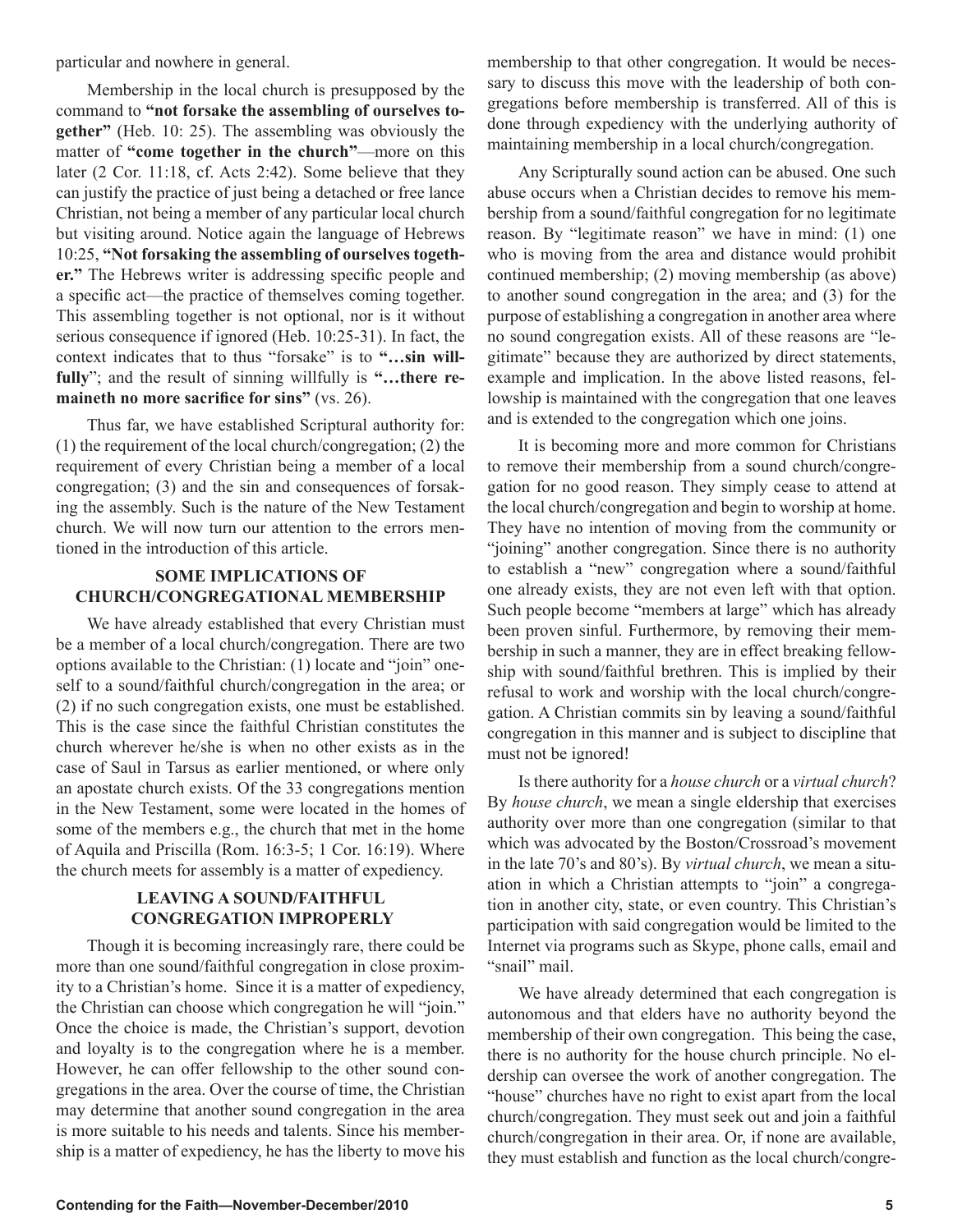gation in their own community.

Similar to the "house" church principle is the "virtual" church. For one to place membership over long distance (i.e., another city, state, country) ignores basic principles of worship, service, and fellowship. As we pointed out previously, the very meaning of the words "join" and "assemble" implies "gluing or fastening together" or "cleaving" to one another such as in a marriage. Could one be successfully married and perform all of the functions of matrimony if the couple were separated by 10's, 100's or 1000's of miles with no intention of ever coming together in the same place? The obvious answer is, "NO!" How then could Christians ever perform all of the functions of membership in a congregation if they are separated by 10's, 100's or 1000's of miles with no intention of ever coming together in the same place?

In First Corinthians chapter Eleven, Paul rebukes the brethren for their abuse of the Lord's Supper. In this context, Paul uses several words/phrases to discuss the assembly of the Saints. Consider the following: (1) Come together from συνέρχομαι meaning: a) to come together a) to assemble; (2) Church from εκκλησία meaning: a) a gathering of citizens called out from their homes into some public place, an assembly d) in a Christian sense, an assembly of Christians gathered for worship in a religious meeting. This **"coming together"** and/or **"assembling"** is to be done in **"one place"** (1 Cor. 11:20). In the case where one is a "long distance" member (10's, 100's or 1000's of miles away), the only type of **"coming together"** is in a "virtual" assembly on the Internet thru such means as Skype (an Internet application allowing two-way video conferencing). However, such a situation could hardly be considered **"coming together"** in **"one place."**

Furthermore, how could an eldership accept the oversight of such long distance members? There would be no way of knowing the spiritual condition of its flock. The elders must be **"among"** the flock and the flock must be **"among"** elders (1 Pet. 5:1,2). It would be difficult to imagine a shepherd having a flock of sheep in Jerusalem and Ephesus at that same time and caring for both equally well. There are many other problems with this arrangement, but these are sufficient to demonstrate that "house" churches and "virtual" churches are without authority and therefore, sinful. If this practice is carried to its logical conclusion, it would destroy the local congregation. *After all, if one person could place membership over a long distance, then everyone could.* This would result in one universal worldwide congregation.

Elders have the responsibility to maintain its membership! We have already established that placing membership with a particular congregation is a matter of expediency. As such, the final determination of all membership resides with the elders of the congregation or with the men of the congregation in the absence of elders. This is true, because the elders have the final authority in the area of expediency. Thus,

the eldership makes the final decision regarding accepting or rejecting one as a member of a local church/congregation. Simply desiring to "join" a "church/congregation" does not mean automatic acceptance.

Consider the case of Saul when he sought to "join" himself to the church at Jerusalem. At first, his membership was rejected (Acts 9:26). Here is an example of a faithful Christian being rejected for membership in a faithful congregation. Since membership in a local church/congregation is a matter of expediency, the leadership of the church in Jerusalem committed no sin. This is quite different from the attitude of Diotrephes who usurped the position of leadership in the church (3 John 9).

There are also circumstances that might call for the elders of a church/congregation to ask a faithful member to leave. Such was the case with Saul on at least two occasions. First, the brethren at Damascus sent Paul on his way when certain Jews sought to kill him (Acts 9:23-25). Likewise, the Jerusalem brethren also sent Saul on his way because Grecians threatened to kill him (Acts 9:29,30). Also, there could arise a disagreement over matters of judgment that are so great that it is necessary to separate. Such was the case with Paul and Barnabas regarding John Mark. **"And the contention was so sharp between them, that they departed asunder one from the other"** (Acts 15:39). If such matters of judgment can cause two brethren to separate, surely it can happen with a member of a congregation. When such contention over judgment arises, it is up to the elders to resolve the matter even if it means asking a member to depart.

Elders have a duty to purge the church of sin! There are some brethren who reject the concept of church discipline altogether. Others agree the church discipline is necessary, but fail to carry it out in a scriptural matter. Of the latter group, there are those who believe that we must mark, but not avoid those who are in sin and refuse to repent. They believe that we ought to encourage those from whom fellowship has been withdrawn to attend the various assemblies of the church. Let's consider a few principles and see if this is a Scriptural practice.

*First*, we are to **"…mark them which cause divisions and offences contrary to the doctrine which ye have learned; and avoid them"** (Rom. 16:17). It is impossible to avoid someone sitting in the pew next to you. Furthermore, by being allowed to continue to assemble, they may **"…by good words and fair speeches deceive the hearts of the simple"** (Rom. 16:18).

*Second*, the fornicator in Corinth was to be *"taken away from among you"* (1 Cor. 5:2). This was necessary to purge out the leaven of sin from the congregation. Paul wrote, **"Your glorying is not good. Know ye not that a little leaven leaveneth the whole lump? Purge out therefore the old leaven, that ye may be a new lump as ye are unleavened…**" (1 Cor. 5:6,7). We cannot purge out the old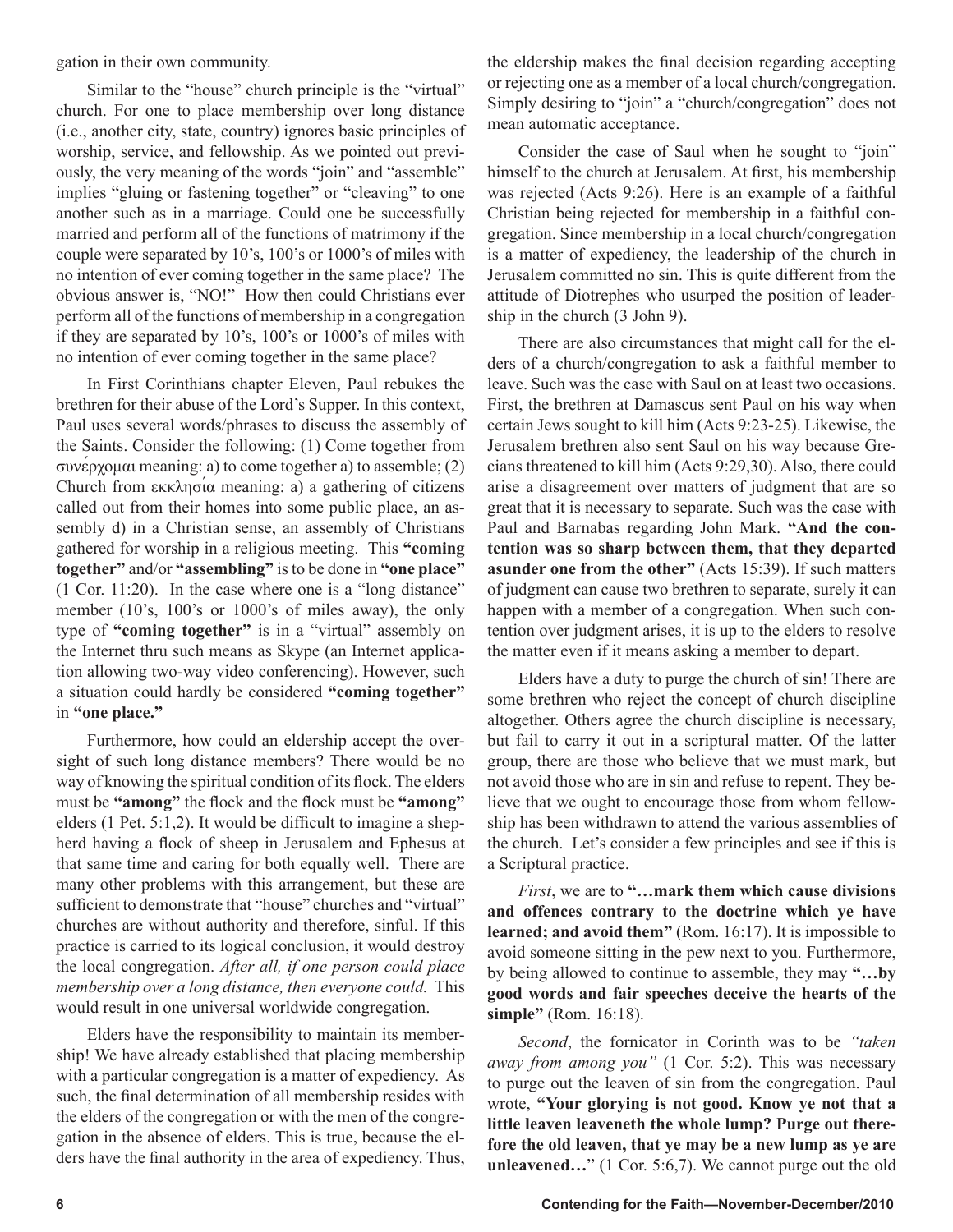leaven and be a new lump and at same time encourage the sinner to remain among us. The Israelites lost the battle of Ai because there was **"sin in the camp"** (Jos. 7).

*Third*, some brethren must be rejected because of the divisive nature of their sin. **"A man that is an heretic after the first and second admonition reject"** (Tit. 3:10). Here we see the urgency necessary in dealing with some sinful brethren. Those who are causing division in the congregation must be rejected, which means shunned or avoided. Jesus warned, **"Beware of false prophets, which come to you in sheep's clothing, but inwardly they are ravening wolves"** (Mat. 7:15). Should we disrobe the wolf and then invite him to the assembly for dinner? Surely, all can see the absurdity of this.

The elders have a sacred responsibility to protect the sheep. This includes isolating them from the sickening influence of sinners. Thus, elders must take the lead in marking and avoiding those in sin. They must also encourage the flock to avoid those who are so marked. Should the one withdrawn from come to the assemblies, we must **"…count** 

**him not as an enemy, but admonish him as a brother"** (2 The. 3:15).

#### **CONCLUSION**

The organization of the church is critical to New Testament Christianity. We must respect all aspects of the church both universally and congregationally. It is imperative that we recognize the need to be a member of a local church/congregation. Likewise, we must respect the authority of the elders in the area of expediency.

Some of the foregoing errors are committed out of ignorance of the Scriptures. Others result from a failure to rightly divide the Word of Truth (2 Tim. 2:15) or rebellion to God, His Word, and the authority that He has given the elders of the local church/congregation. Whatever the cause, the result is sin. We encourage all who are engaged in such practice, to reconsider their actions, search the Scriptures and repent of their sin. May this article encourage more study on these subjects.

> **—925 Fish Hatchery Rd. Huntsville, TX 77320–7009**

# **CONFORMING TO GOD'S WORD**

#### **Raymond Wiseman**

In the military, soldiers are expected to conform to the chain of command. There is an example of such conformity mentioned in the Scriptures. On an occasion when Jesus was in Capernaum, a centurion called on him to heal a servant who was **"… at home sick of the palsy, grievously tormented"** (Mat. 8:5-7). When Jesus mentioned He would go to the centurion's house to heal the servant, the centurion asked Him **"speak the word only, and my servant shall be healed."**

 The centurion said, **"For I am a man under authority, having soldiers under me: and I say to this man, Go, and he goeth; and to another, Come, and he cometh; and to my servant, Do this, and he doeth it"** (Mat. 8:7-9; cf. 1 Chr. 12:33, 38). Likewise, as soldiers of Christ, we have spiritual Commander to whose authority we must conform if we want to be pleasing to him (2 Tim. 2:4).

Joshua, a leader of Israel, was a man that conformed to the Word of God. God had commanded Moses to send out twelve men, one from every tribe to spy out the land of promise (Num. 13:1-2). After forty days the twelve returned and brought a report unto Israel. They said of the land, **"it floweth with milk and honey; … Nevertheless the people be strong that dwell in the land, and the cities** 

**are walled, and very great"** (Num. 13:27-29). Caleb and Joshua believed they could take the land with God's help (Num. 13:30; 14:6-8). They tried to encourage the people to enter the land to take possession of it. The other ten spies declared they would not be able take the land and **"brought up an evil report of the land which they had searched unto the children of Israel**" (Num. 23:30-33). The evil report stirred the people and led them to rebel against the Lord. As a result they desired to return to Egypt from which God had freed them (Num. 14:1-4, 9). Because Joshua and Caleb conformed to God's Word, only they, of the original adults that left Egypt, were permitted to enter into the land of promise.

By the time Israel had settled into the land, Joshua was growing very old in age. Although he had faced many battles and trials, his faith never wavered. However, Israel's complacency had become evident to Joshua. Contrary to God's command, the people had not driven out all the original inhabitants of the land. Israel seemed content to share the land. Summoning Israel's elders, their heads, judges and officers (Jos. 23:1-2), Joshua confronted the compromisers. In that farewell speech, he reminded them about everything God had done in fulfilling his promises to them (23:3-5, 9-10;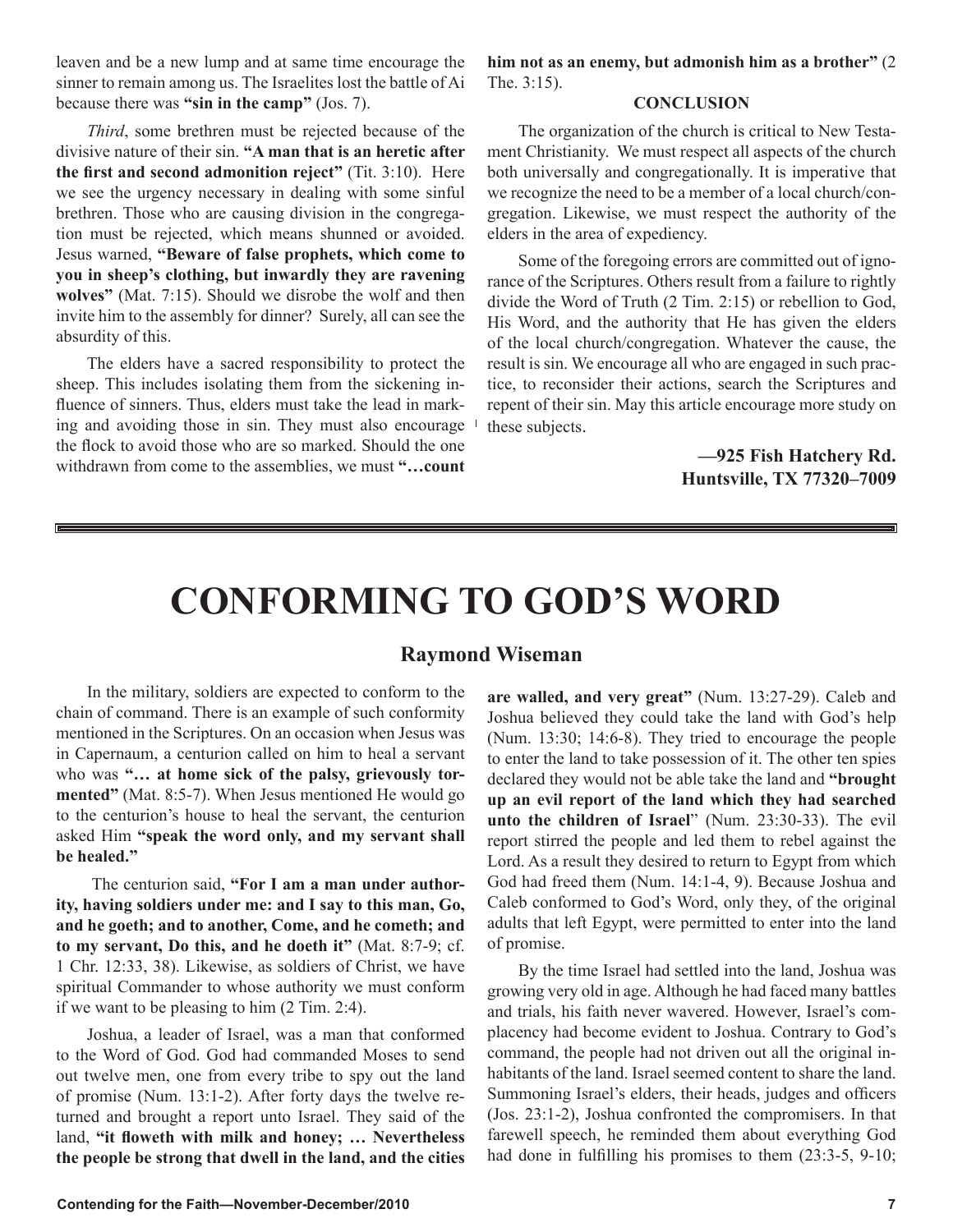24:1-13). Joshua challenged the people in what they were to do (Jos. 23:6-8, 11). He informed them of what God would do if they failed (Jos. 23:12-13, 16). The people said they would do as Joshua had encouraged (Jos. 24:24).

Joshua told the people to be **"very courageous to keep and to do all that are written in the book"** (Jos. 23: 6). According to Brown-Driver-Briggs' lexicon, the word *courageous* means **"to be strong; to be firm."** Thus, Joshua was telling the people that if they were to succeed, they needed to be spiritually strong in regard to obeying God's Word. To the saints at Colossae, Paul revealed the key to walking worthy was to be spiritually strong (Col. 1:9-12). Such strength had to do with God's written Word; and they were to demonstrate that strength through their obedience. Some people compromise God's Word and, consequently, do not receive spiritual blessings. Thus, we should always strive to be numbered among God's faithful. Being faithful in worship is one way to demonstrate conforming to God's Word.

Israel was to demonstrate strength with God's Word in worship (Jos. 23:7). Joshua cautioned the people to **"… come not among these nations …"** (Jos. 23:7a). They were to keep themselves and their worship separate from the nations. Similarly, Paul wrote:

**Be ye not unequally yoked together with unbelievers: for what fellowship hath righteousness with unrighteousness? and what communion hath light with darkness? And what concord hath Christ with Belial? or what part hath he that believeth with an infidel? And what agreement hath the temple of God with idols? for ye are the temple of the living God; as God hath said, I will dwell in them, and walk in them; and I will be their God, and they shall be my people. Wherefore come out from among them, and be ye separate, saith the Lord, and touch not the unclean** 

#### **Gift Subscriptions**

**Do you know of an individual or a church that needs to be made aware of the false doctrines and teachers that are troubling the Lord's church today? If you do, why not give them a subscription to** *CFTF***?**

#### **SUBSCRIPTION PLANS**

**Single subs., One Year, \$14.00; Two Years, \$24.00; Five One-Year Subs., \$58.00. Whole Congregation Rate: Any congregation entering each family of its entire membership with single copies being mailed directly to each home receives a \$3.00 discount off the Single Sub. Rate, i.e., such whole congregation subs. are payable in advance at the rate of \$11.00 per year per family address. Foreign Rate: One Year \$30.00.**

> **MAIL SUBSCRIPTIONS TO: P.O. BOX 2357 SPRING, TEXAS 77383-2357**

| 1 Yr. 2 Yrs.   |                    |
|----------------|--------------------|
| <b>NAME</b>    |                    |
| <b>ADDRESS</b> | ST.<br><b>CITY</b> |
|                | <b>ZIP</b>         |

**thing; and I will receive you"** (2 Cor. 6:14-17).

Joshua also told Israel that the degree of separation was to **"… neither make mention of the name of their gods, … neither serve them, nor bow yourselves unto them: …"** (Jos. 23:7b). To the church at Ephesus, Paul wrote that those who conform to God's Word were to, **"have no fellowship with the unfruitful works of darkness, but rather reprove them**" (Eph 5:11).

Those who worship improperly demonstrate a lack of spiritual development. Joshua told Israel to **"cleave unto the LORD your God**" (Jos. 23:8). According to Brown-Driver-Briggs' lexicon the word *cleave* means to "cling" or "to stay with." We **"cleave"** to God's Word by adhering to it or conforming to it.

**Therefore we ought to give the more earnest heed to the things which we have heard, lest at any time we should let them slip. For if the word spoken by angels was stedfast, and every transgression and disobedience received a just recompence of reward; How shall we escape, if we neglect so great salvation; which at the first began to be spoken by the Lord, and was confirmed unto us by them that heard him** (Heb. 2:1-3).

Let us always endeavor to conform to the Word of God.

**—P.O. Box 223 Point Comfort, TX 77978**

#### രാജവായ **മാ**ണ്ട

When over the years certain brethren have labeled us "Witch Hunters" (inconsistent in their labeling though they be) they have done so with the full intention of placing us in a very bad light, but factually they have been corre**—**for over the years we have found no small number of witches among the saints.

**—David P. Brown** 

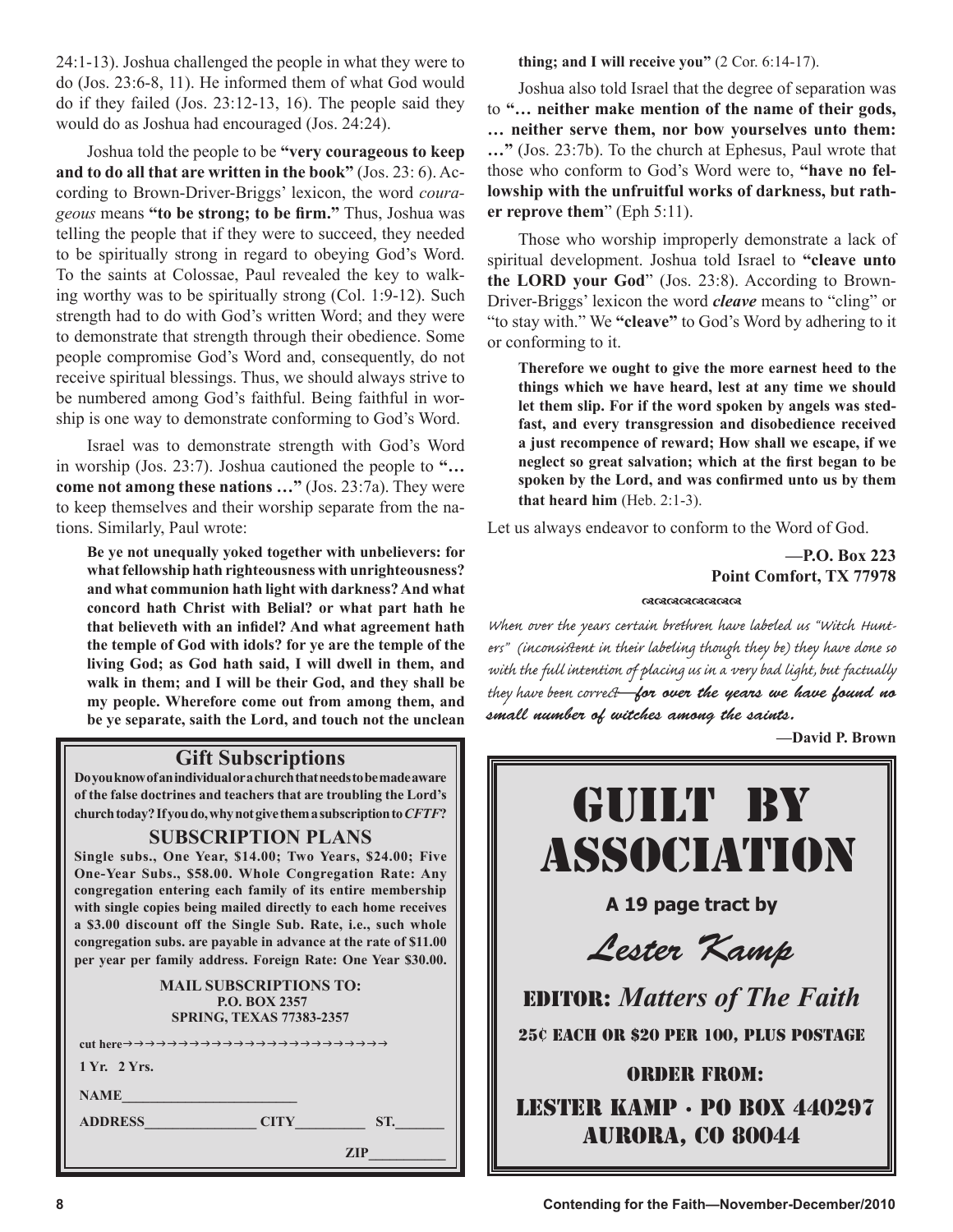#### **(Continued From Page 3)**

words are substituted for the words themselves, we have: "Oneness in unlikeness." We may as well say "dryness in wetness" or "goodness in badness." With these words taken in their normal definition and usage, then paired as we have them, they are nothing more or less than so much nonsense.

In the words "unity *and* diversity," we are saying that God's Word demands "oneness," "unity," and "sameness" in *obligatory matters*. By *obligatory matters* we mean those things authorized by God's Word by the various kinds of direct statements, implication and/or examples (patterns) contained therein. The Bible authorizes in no other ways than the aforementioned ones. Thus, we must have Bible authority behind every thought, word, and action or we sin (Col. 3:17). In fact, whether we realize it or not, in our own communication with one another, direct statements, implications and/or examples (patterns) are the only means whereby any language communicates. In 1 Cor. 1:10 Paul said:

**Now I beseech you, brethren, by the name of our Lord Jesus Christ, that ye all speak the same thing, and that there be no divisions among you; but that ye be perfectly joined together in the same mind and in the same judgment** (1 Cor. 1:10).

However, this same apostle had such a sharp difference with Barnabas (they were not of the same mind or judgment) over whether or not to take John Mark with them on their second preaching tour that they parted company (Acts 15:36-41). Is this the same Paul who wrote the Corinthian brethren and begged them not to divide, but to **"be perfectly joined together in the same mind and the same judgment"**? Did Paul preach one thing and practice something different? Was he a hypocrite? The answer is, OF COURSE NOT! Paul was begging the Corinthian brethren to be one in *matters of obligation—*those things bound upon them by the authority of the New Testament (Col. 3:17). Paul and Barnabas did not differ over *matters of obligation*, but over *optional matters* (different avenues, means, methods, ways) for discharging their obligations to God. From these options, God expected them to choose the option(s) that provided the greatest advantage for discharging their obligations to God. Please notice the following list.

(1) Unless there is New Testament authorization, there is no obligation.

(2) Where there is no obligation, there can be no options.

(3) Without options, there can be no expeditious choice(s) available to man from which he may choose and whereby he can discharge his obligations to God.

In local church business the elders are to make the final decision in optional matters (Acts 20:28; Heb. 13:7, 17; 1 Peter 5:1-3). Elders, therefore, *must* know the difference in obligatory and optional matters. Elders *must* understand that in choosing which option(s) is best that they are seeking the option(s) that is most *expedient* in getting done *only* what God in His authoritative Word has *obligated* the church to do. *To expedite anything is to discharge the obligation in the quickest and best way possible.* Hence, when we speak of "in the quickest and the best way possible," we are speaking of *the element of advantage*. The *option* settled upon by the collective decision of the eldership does not *expedite* the discharging of the obligation *unless* there is the element of advantage inherent in the option(s) chosen.

Regarding the **"sharp contention"** that resulted in Paul and Barnabas parting company, there is no evidence that either one of these two great servants of God sinned in motive or action (1 John 3:4; Jam. 4:17; Gal. 5:6). In fact, after their separation the church in Antioch of Syria commended both of them in their work (Acts 15:40). Out of their disagreement over whether it was or was not the most expedient (advantageous) optional choice to take John Mark, two preaching tours emerged. *Hence, unity, oneness or sameness must exist in all matters of obligation AND diversity or difference is allowed or permitted in those matters where God did not specify who, where, when, how, etc. the thing authorized is to be done.* When elders do not understand these principles of ascertaining Bible authority, only confusion can result. We hasten to sadly say that the church today evidences that many elders have no idea, or at best they have a corrupted view, of the key area in which they function and how it affects the church. If the elders have very little or no idea of their sphere of operation and how to discharge it, what does the average member understand about the work of elders?

Today, those who advocate "unity *in* diversity" are trying to teach doctrines that are designed to treat obligatory matters as if they were optional. They teach that Christians can "opt" to observe the Lord's Supper on Sunday, or "opt" to do so on any other day. If it violates one's conscience, or if it is against your tradition to observe the Lord's Supper on Thursday night, then do not do it, but do not divide the church over your differences. If you cannot use mechanical instruments of music in worship to God, that is fine! But just do not separate yourself from those who do. In fact, just about everything that God has obligated man to do has been dealt with in the above erroneous manner by *liberal false teachers*. The result is that false doctrines are taught which loose men from what God in the Bible has bound upon them (various forms of liberalism) while other false teachers have bound on men what God in His Word has not bound upon them (various forms of "anti-ism"). This is nothing more or less than the basic premise that undergirds and perpetuates denominationalism. There can be no God-approved unity, or true unity, or fellowship that is not founded on and sustained by Bible authority. We readily see the need of properly constituted authority in the everyday affairs of life. How much more so is such true and necessary in matters pertaining to our eternal destiny (John 12:48; 14:15)? To treat obligatory matters as optional, or vice versa, results in "a unity" as well as "a division" that is not authorized by the Bible.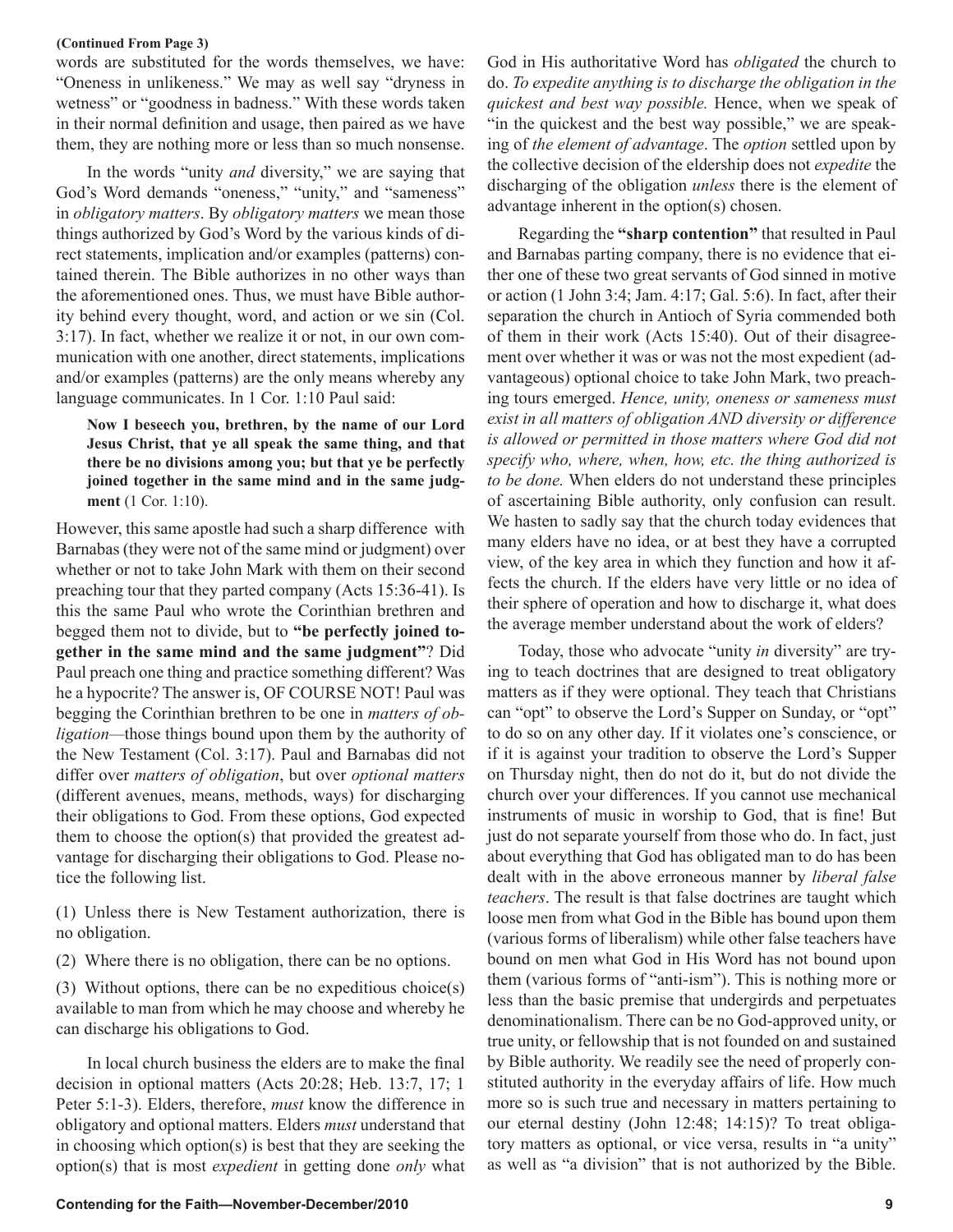We, therefore, find ourselves fellowshipping persons not in fellowship with God and vice versa. Hence, we see the tremendous importance of why men must learn and employ the principles of **"rightly dividing the word of truth"** or ascertaining Bible authority (2 Tim. 2:15; Col. 3:17).

#### **Fellowship Or The Lack Of It Between Churches**

The churches under consideration are not human denominational churches. We are considering the Lord's church. There are three usages of the word *church* in the New Testament. The word *church* is used by the Holy Spirit to refer to the one institution of the saved (Mat. 16:18; Acts 2:47; 20:28; Eph. 1:22-23; 4:4; Col. 1:18). It is also employed to identify the largest and smallest organized entity of the one institution of the saved in any geographic location (Rom. 1:7; 1 Cor. 1:2; Gal. 1:2; Eph. 1:1; Rev. 1:4). Sometimes it is not so designated (Rom. 16:16). Finally the word *church* is used in an assembled sense—the church convened for religious purposes (1 Cor. 11:18, 20, 33; 14:19, 23, 26, 28). Of course, the word *church* in its assembled sense is referring to the "local" church assembling or coming together. The words *church* and *congregation* are synonymous. However, in the United States we have tended to use the word *congregation* when referring to a "local" church. We shall use both the words *church* and *congregation* in referring to the "local" church.

Each church in any geographic location is autonomous. By this is meant that each church runs its own affairs, with Christ as head, through the organizational structure for each church revealed on the pages of the New Testament (Phi. 1:1; Acts 10:32). As studied earlier, Christ has delegated to the elders (bishops, shepherds, presbyters) of each "local" church the authority to get done, in the quickest and best way possible, the work He has authorized (obligated) the church to do (Acts 20:28; 1 Pet. 5:1-4). Again, we emphasize that the authorized fellowship existing between and among Christians is made possible ONLY by their faithful adherence to the doctrine of Christ (Eph. 1:3; Gal. 3:17; 2 John 9-11; Col. 3:17; 1 Cor. 4:6–*ASV*, 1901; 1 John 1:7).

The first church of Christ on the earth was the church in Jerusalem (Acts 2). All others came into existence after it. Was the Lord's church in Jerusalem authorized by the Scriptures to extend the fellowship enjoyed between its members to other churches such as the church in Antioch of Syria (Acts 13:1)? May one church extend fellowship to another church without giving up its own autonomy or usurping the autonomy of the other? If so, where is the New Testament authority for such?

Any fellowship between churches MUST respect and adhere to the authorized organizational structure of each church as revealed in the New Testament (Col. 3:17). Therefore, one church's elders cannot dictate and control another churches elders and, thereby, rule said church. Under the authority of Christ exercised through the teaching of the New

Testament, each eldership sets the policy of the church they oversee or superintend. Please consider the following example. Church "A" has been in existence for 30 years. In a neighboring community, there is no church. Over the years the few Christians that have been in the town have had their membership with congregations in nearby communities. In time, through conversions and faithful brethren moving into said town, the Christians residing in the area decide to form a congregation according to the New Testament pattern. This they do. We shall call it church "B." Is church "A" authorized by the New Testament to extend fellowship to church "B" and vice versa, because each church is walking in the light of God's Truth (1 John 1:7; John 8:31, 32; 17:17)? By this it is meant that churches "A" and "B" are continuing **"stedfastly in the apostles doctrine"** (Acts 2:42). Both churches are abiding in **"the doctrine of Christ,"**; thereby they have **"both the Father and the Son'** (2 John 9). Each one is practicing the principles implied by the direct statement of Colossians 3:17.

It is obvious that it is impossible for Christians in different congregations to have the close, intimate fellowship with one another that Christians of the same congregation enjoy. They are separated by the autonomous structure of the church, and thus, lack close personal association and involvement with each other. Also, the expeditious efforts determined by the elders of each congregation in discharging the obligations for which God holds the church responsible vary from church to church. Hence, it is impossible for Christians who submit to the elders of the church in which they are members to be as involved in the works of another church with a different work program set out by a different eldership. Does this mean that there is no fellowship between members of different congregations? ABSOLUTELY NOT. All this means is that Christians MUST respect and abide by the New Testament teaching concerning the organization and autonomy of the church. Does this rule our cooperation (fellowship) between autonomous congregations? Of course not. If one Christian can assist another Christian in doing what the Bible designates to be the responsibility of each Christian that is peculiar to and done ONLY because one is a Christian, a congregation (a multiplicity of Christians organized according to the New Testament pattern) may do the same. Please study the following Scriptures regarding this matter (Col. 3:17; Acts 2:42; Phi. 1:5; 4:16,18; Rom. 15:30,31; 1 Cor. 16:1-3; 2 Cor. 8:18, 19, 23, 24; 9:1-15; Jam. 1:27).

When fellowship is extended from one church to another, for the Scriptural reasons already noted, is it a "once in fellowship, always in fellowship" relationship regardless of the false doctrine one of the churches may come to believe, practice, and propagate? Remember the *only* reason that fellowship can exist between congregations in the first place is that each congregation (the persons comprising said churches) were first of all in fellowship with God by their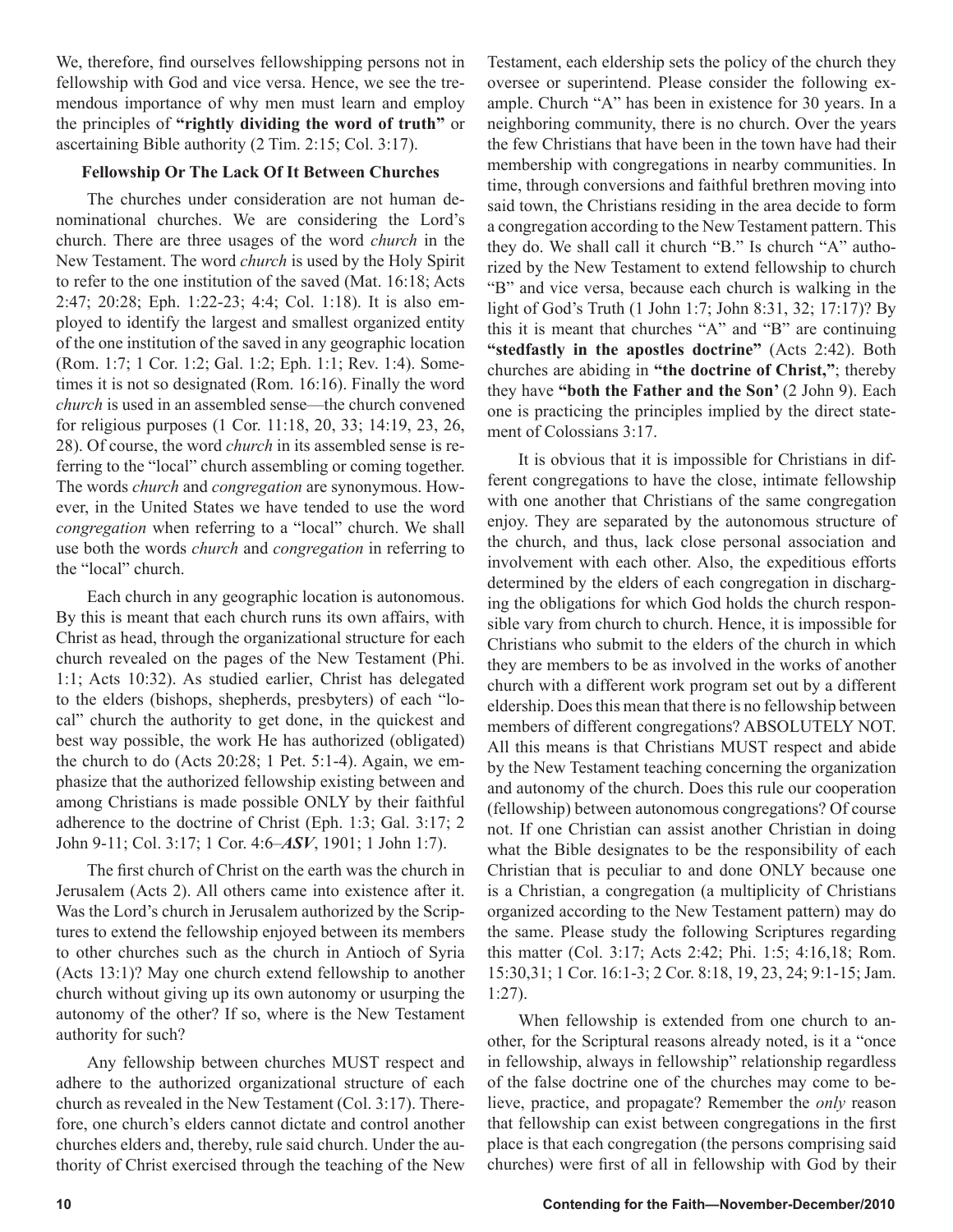*that is peculiar to and done only because one is a Christian is that which may be done by a congregation of Christians. Would someone attempt to prove from the Scriptures how the organizational structure of the church makes null and void the New Testament principles regarding fellowship?* If so, I suppose that the church of which I am a member continues to be in fellowship with the Independent Christian

faithful obedience to the Gospel and their faithful adherence to God's Word. If such had not been the case, a faithful church would never have had the biblical authority to extend said fellowship in the first place (Col. 3:17). The biblical rule or principle that authorizes individual Christians within a church to fellowship each other is the same rule that allows sister congregations to be in or out of fellowship with another. *Again, we affirm that what is done by a Christian* 

Church. After all, "they used to be us and we used to be them." The passing of time has no bearing on any principle of truth. If, therefore, it is a sin for one church to disfellowship another church, then the implication is that the church of which I am a member continues to be in fellowship with the Independent Christian Churches. Faithful persons cannot be in fellowship with unfaithful persons whether individually or collectively. If faithful church "A" (a multiplicity of members of the body of Christ) that is faithful to God, may remain in fellowship with unfaithful church "B" (a multiplicity of members of the body of Christ) that is unfaithful to God, just where is the New Testament authority for doing so? In discharging their responsibilities to those they superintend, faithful elders must lead, guide, and direct the church concerning who is in fellowship with God and who is not. We would think a shepherd wise who would isolate a sick sheep from his own flock lest they become infected by its disease. Would we call that same shepherd wise if he knew that another shepherd's flock was spiritually sick, but having no jurisdiction over his fellow shepherd's flock, he concluded that he must do nothing to keep his sheep away from the sick flock?

The organizational structure of the one universal church into autonomous churches in various geographic locations with a plurality of elders over each church does not nullify the teaching of the New Testament concerning the extending or withdrawing of fellowship. *That which implies a false doctrine is itself false.* Truth implies truth. Hence, to teach that church "A" sins if it withdraws the fellowship it once extended to church "B" because said church was faithful to God is to teach a principle that permits the faithful to fellowship the unfaithful. By implication such a view is affirming that faithful church "A" is forever in fellowship with church "B" regardless of what church "B" believes or practices! In other words, church "A" may extend fellowship to church "B" solely on the basis that church "B" is faithful to God, but church "A" may not withdraw fellowship from church "B" because church "B" has become unfaithful to God. Who can believe such a thing?

The next logical question would be, how does one know that a congregation is out of fellowship with God? The answer is, when a congregation with or without deliberate purpose or forethought engages and willfully persists in anything that is contrary to the doctrine of Christ (loosing men from what God has bound upon them or binding on them what God does not), said congregation does not have God in the doing of it (2 John 9-11). When those who set the policy of the church (the elders, or where there are no elders, the men) deliberately with willful forethought or not guide the church they oversee into unauthorized acts, they sin in so doing and cause those who follow their false policies also to sin. If they refuse to be corrected by the Bible, they are not fit for fellowship with God, nor, therefore, His faithful people. Such is made clear by our Lord's letters to the seven churches of Asia and Paul's letter to the Corinthians (Rev. chapters 2, 3). Paul commanded, **"A man that is an heretick after the first and second admonition reject**" (Tit. 3:10). Would someone please attempt to explain why this would not apply to a plurality of heretical elders or the people under their oversight? It makes no difference whether the members are in agreement with them or not. Some people do not have enough spiritual concern for what is right and wrong to fill a germ's thimble, and thus, they just go right along with whatever the elders (ear tickling preachers) feed them.

Someone may say, "We have no example in the New Testament of one church withdrawing fellowship from a sister congregation; therefore, we are not authorized to do such." *An example is not the only way the Scriptures authorize!* Thus, there is no merit whatsoever to such an argument. Remember, the Scriptures not only authorize by example, but also by direct statements and implication. That which proves too much proves nothing. The Bible nowhere teaches anything that would authorize an individual Christian or a scripturally organized multiplicity of individual Christians (a local church) to be in fellowship with an unfaithful child of God, or an organized, or unorganized multiplicity of unfaithful children of God—a local church. If someone thinks otherwise, show us the Scripture that directly says it, implies it and/or is an example of it.

For those who are still not convinced that one church may withdraw fellowship from a church to which they have extended fellowship, please consider the following situa-

**FIRST 35 YEARS OF** *CFTF ON DVD* **\$50.00 ORDER FROM** *CFTF* **P. O. BOX 2357 SPRING, TX 77383-2357**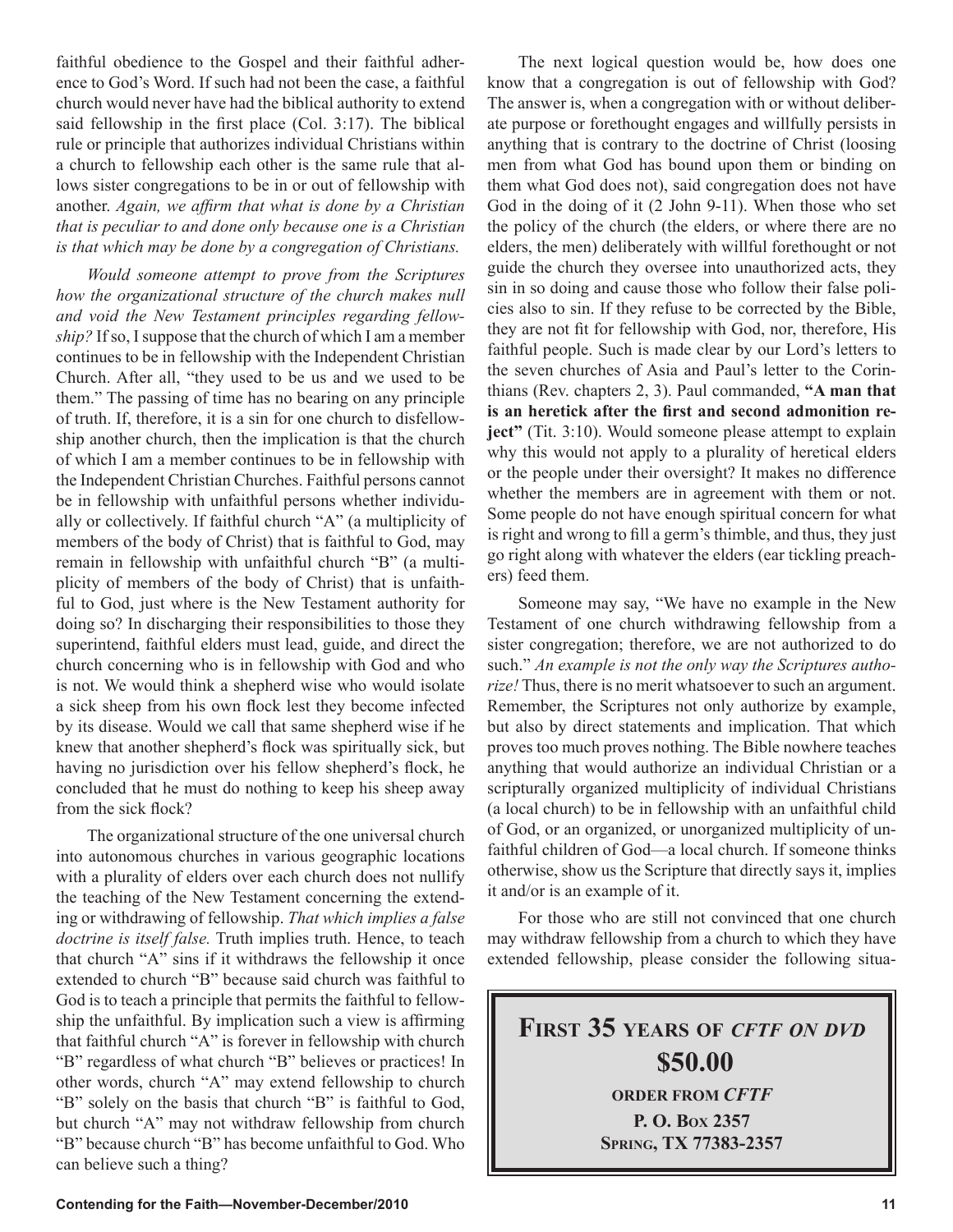tion. We know of at least three church buildings that house at least two congregations in each building. In each one of the buildings there is one Anglo congregation and one Hispanic congregation. The only connection that the Anglo churches have with the Hispanic churches is that the Anglo churches support the Hispanic preachers and own the buildings where they meet. If one of these churches in the same building begins to teach a false doctrine, and neither one can withdraw fellowship from the other, then they both could remain in the exact same relationship they had when both believed and practiced the same thing. Knowing that we must have Biblical authority for everything that we believe or practice (Col. 3:17); and certain brethren believe one church may not withdraw fellowship from another church, just how would the faithful brethren in this case scripturally deal with the unfaithful brethren? Remember, that which implies a false doctrine is itself false. In other words, that which is true cannot imply that which is false.

#### **Conclusion**

Faithful children of God may fellowship anyone that the faithful apostles fellowshipped. But they may not (there is no New Testament authorization) fellowship anyone that the faithful apostles would not fellowship (2 Thess. 3:6).

#### **—Editor**

#### *ୠଔଊଔଊଔଊଔଊଔଊଔଊଔଊଔଊଔଊଔଊଔଊଔଊଔଊଔଊଔଊଔଊ*

# Some Thoughts On Benevolence

#### Lynn Parker

The church has a responsibility to help the less fortunate, the sick, and the widows, and generally, those who cannot help themselves (Gal. 6:10; James 1:27). As we consider the benevolent aid we might render to those in need, there are several Bible principles and points that we should keep in mind.

*First*, the duty to care for one in need falls to the physical family. **"But if any provideth not for his own, and specially his own household, he hath denied the faith, and is worse than an unbeliever"** (1 Tim. 5:8). It is true that brethren are all to care for each other. It is also the case that if families do not take care of their various members, soon the evangelistic efforts of the church will suffer. Paul went on to write, **"If any woman that believeth hath widows, let her relieve them, and let not the church be burdened; that it may relieve them that are widows indeed"** (1 Tim. 5:16). If family is available, and can perform the care of the suffering, they are to do it and **"and let not the church be burdened."** Some families are too lazy to care for their own. In such a case, they have denied the faith of our Lord Jesus and are **"worse than an unbeliever."** If a family complains that one of their own has been neglected by the church, then certainly the church can inquire as to what the family is doing to care for this needy relative.

*Secondly*, some should be appointed to take care of the needy and others need to continue in teaching the word. Not every member of every congregation should, or needs to, be responsible for the care of the needy. A need arose in the first century church, and with the need, murmuring also arose in the church. Here's the account:

**And in those days, when the number of the disciples was** 

**multiplied, there arose a murmuring of the Grecians against the Hebrews, because their widows were neglected in the daily ministration. Then the twelve called the multitude of the disciples unto them, and said, It is not reason that we should leave the word of God, and serve tables. Wherefore, brethren, look ye out among you seven men of honest report, full of the Holy Ghost and wisdom, whom we may appoint over this business. But we will give ourselves continually to prayer, and to the ministry of the word** (Acts 6:1-4).

The facts are clear and there need be no misunderstanding. Note these carefully.

(1) Widows were being neglected.

(2) The apostles called the brethren together and instructed that godly, diligent men be selected for appointment to see to the needs of the widows.

(3) It was not proper that the apostles should forsake the evangelistic duties before them to see to these needs.

Clearly not every person in the congregation needs to be appointed to take care of benevolent needs. To argue the point is to miss the principle of Scripture. Because not every member is caring for the needy does not necessarily mean that the needy are being neglected or the members are unkind. It may simply mean that as far as one can humanly know, the needs are being met through the efforts of certain ones in the congregation.

*Thirdly*, those in need have duties as well. The Bible teaches that we sin when we know to do good and fail to do it (Jam. 4:17). Still, I cannot help where I do not know of need. It comes with poor manners on the part of the sick to cry, "I'm being neglected!" when this person has not made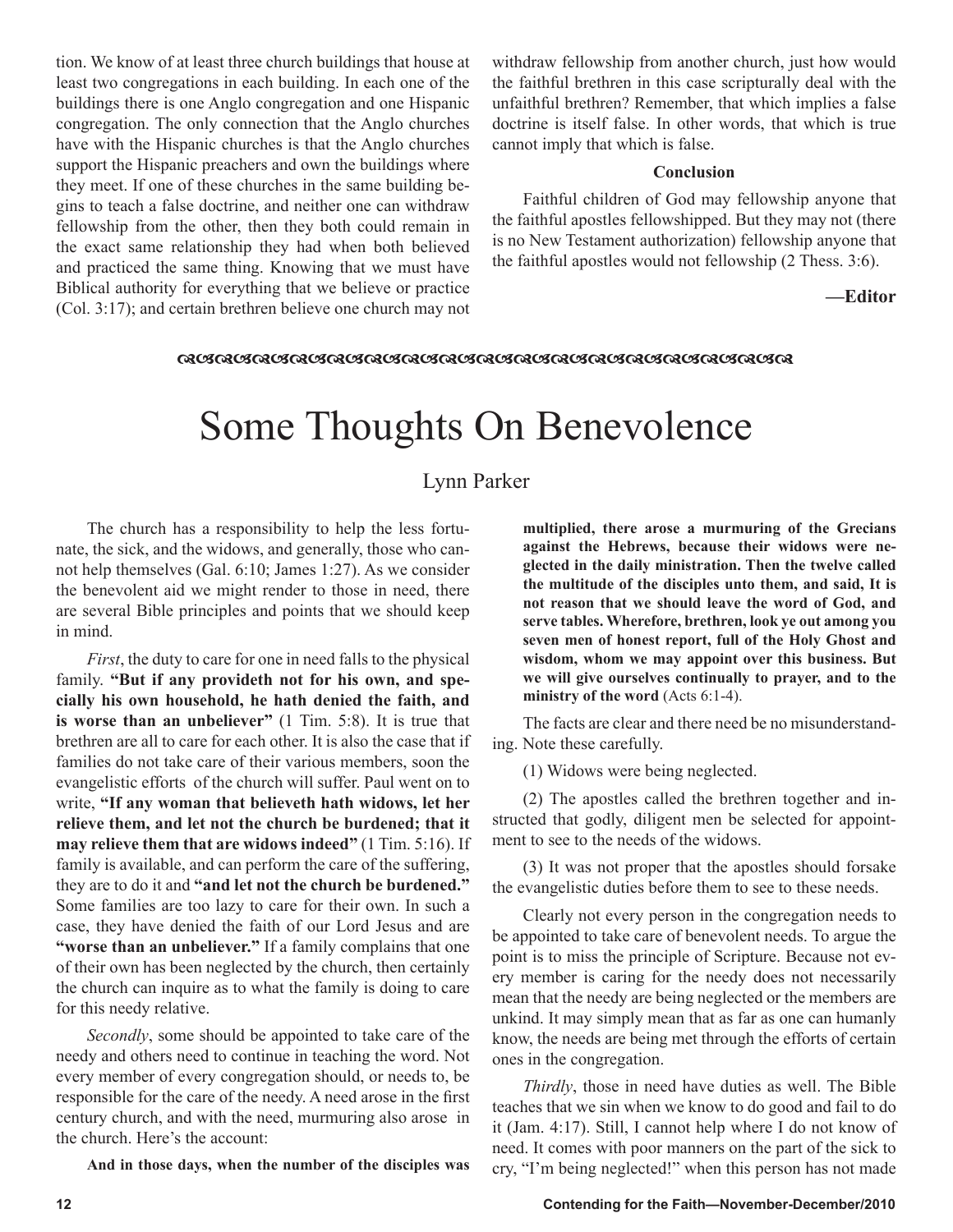known his/her needs to others. Some folks never make plain their needs, then complain when other folks do not tend to them. Then sometimes people are just wrapped up in themselves and look for reason to complain. I have noticed, after more than 30 years of preaching, that many of the ones hollering the loudest are often absent when it comes to care of others. In other words, they want the attention of the brethren but do pitifully little when it comes to helping others.

Those in need can be longsuffering, too. It amazes us to hear that one can become so disgruntled with the brethren over perceived injustices that he/she leaves the congregation in a huff. Why? Because the brethren, in the mind of this disgruntled member, did not do enough to help. In any congregation, brethren can falter. Brethren are human, and sometimes mistakes are made. But is it not unreasonable to say, "I'm leaving because they did not do enough for me" and in so doing display a lack of forbearance, love, and longsuffering? **"Love suffereth long, and is kind; love envieth not; love vaunteth not itself, is not puffed up, doth not behave itself unseemly, seeketh not its own, is not provoked, taketh not account of evil"** (1 Cor. 13:4-5). Can we calmly ask the brethren to see to a need that is not being met? It is like the brother who, after the worship assembly ends, makes a quick beeline to his car and then fumes, "No one spoke to me!" Such an attitude will never find happiness in the church.

The needy have a duty to help themselves as much as possible. The Bible teaches that we are to be productive citizens of the kingdom of Christ.

**For yourselves know how ye ought to follow us: for we behaved not ourselves disorderly among you; Neither did we** 

**eat any man's bread for nought; but wrought with labour and travail night and day, that we might not be chargeable to any of you: Not because we have not power, but to make ourselves an ensample unto you to follow us. For even when we were with you, this we commanded you, that if any would not work, neither should he eat. For we hear that there are some which walk among you disorderly, working not at all,...** (2 The. 3:7-10).

The Bible cautions against idleness (1 Tim. 5:11). Surely there are situations where brethren are so ill or destitute that they are limited in what they can do for others, and are themselves in need of care. But when this infirmed brother or sister can, he/she has a duty to be a help to others, and not be a burden. If we are not wise, we can unwittingly encourage slothfulness and laziness. We see a society that is increasingly becoming a "welfare state" with a large contingent of Americans unwilling to work and more than willing to be supported by the work of others. Never let such a sad, tragic state prevail in the church. Some brethren have done more harm than good in rushing to give out money or other aid without knowing all the facts. Christians are to be as productive as they can so that their labor can bless those truly in need (Eph. 4:28; Acts 20:35).

#### **Conclusion**

Here we offer these points in a spirit of love for study and consideration. Absolutely we must see to the needs of those in genuine need as we have opportunity and ability. God also expects us to recognize certain principles that govern benevolent aid to those in need.

> **—1650 Gander Slough Rd. Kingsbury, TX 78638**

HELP CFTF GROW! —Sign up five new subscribers in 2010—Send subs. to: P.O. Box 2357–Spring, TX 77383–2357

# **FELLOWSHIP AND THE WORD "LIGHT"**

#### **Charles Pogue**

A few days ago, I was made aware of a person who made the following argument in defense of ignoring God's law of church discipline: **"If a person is in fellowship with God, I must also fellowship him, and I cannot truly know if said person is or is not in fellowship with God."** The implication, of course, is that neither an individual nor a congregation could ever withdraw fellowship from anyone. There is one five letter word that if one studies what the New Testament has to say about it, completely answers this frail and futile claim. It is the word "light."

The apostle John wrote: **"Then spake Jesus again unto them, saying, I am the light of the world: he that followeth me shall not walk in darkness, but shall have the light of life"** (John 8:12). Hold a mental finger at that verse, while we note a few other verses, including an earlier one recording these words of the Lord, **"But he that doeth truth cometh to the light, that his deeds may be manifest, that they are wrought in God"** (John 3:21). Now hear the exhortation of Paul to the Ephesian brethren. **"For ye were sometimes darkness, but now are ye light in the Lord, walk as children of light"** (Eph. 5:8). Finally, the Apostle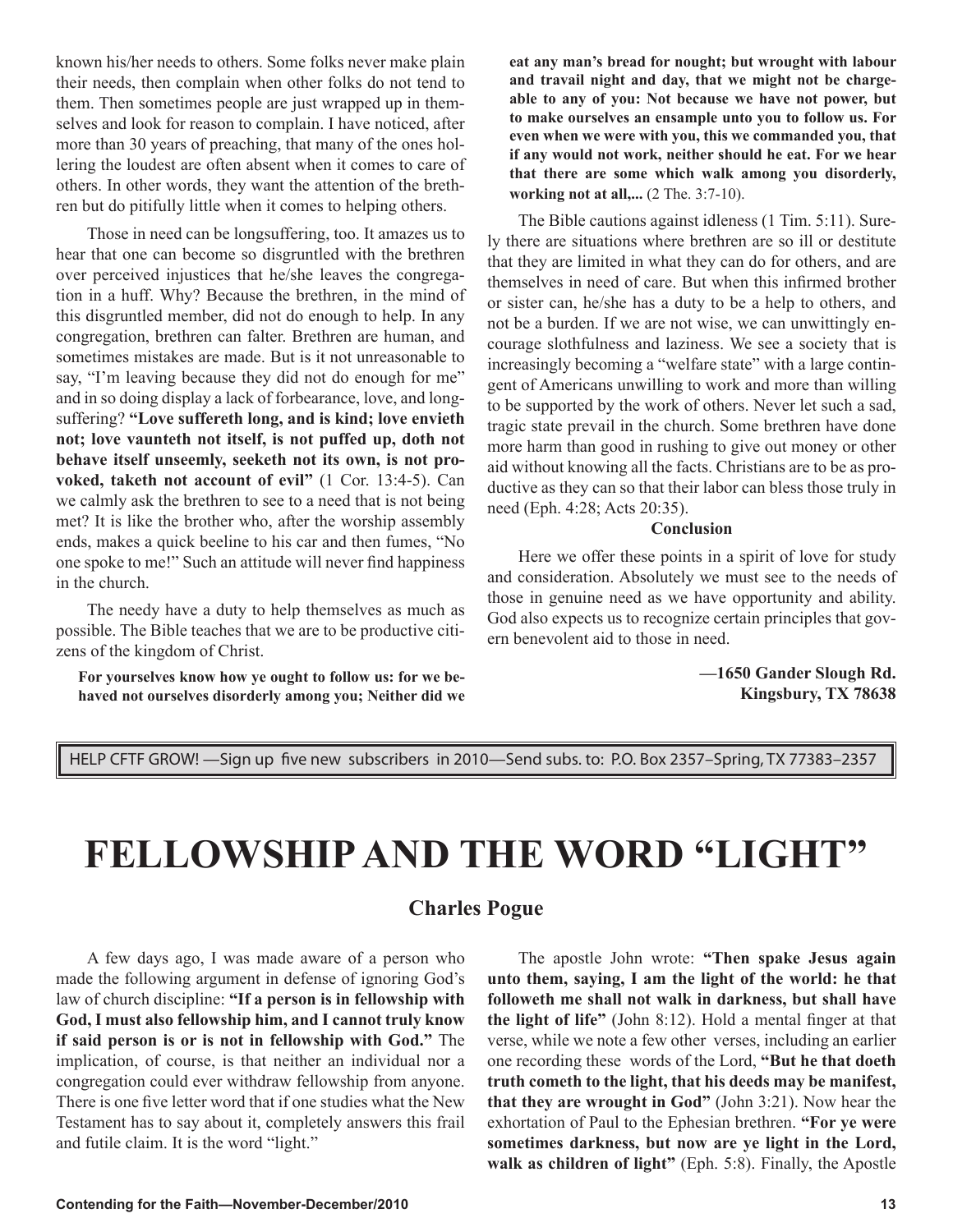John wrote the familiar words, **"But if we walk in the light, as he is in the light, we have fellowship one with another, and the blood of Jesus Christ his Son, cleanseth us from all sin"** (1 John 1:7). Now let us notice a few things from these verses. We can know truth, because coming to the light is accomplished by doing truth. We can distinguish light from darkness, because it is possible for us to walk as children of light. Whether one is speaking in regards to one's fellowship with God, or one's fellowship with another human being, that fellowship is based upon **"walking in the light."** Between man and God, the requirement to walk in the light is incumbent upon man not God, because God is light, and in Him there is no darkness. Since God is light, it would be senseless to say that God must walk in the light to have fellowship with man since God is light. It would be nonsensical to impose upon God the requirement to walk in Himself. If a man, though, can and in fact, must, walk in the light to have fellowship with God, it is self-evident that that individual can know what constitutes light. By the same token, it is implied that he can also know what is not light and constitutes darkness. Not only is it true that the person can distinguish between light and darkness, he can also know whether he is walking in light or darkness. Now, if these things are true, it must also follow that a person can know, by learning what another person believes and practices, whether that person is walking in light or darkness. The conclusion, then, is that one can know whether another person is in fellowship with God, and if he is, that person not only may, but must, be fellowshipped: if that individual is not in fellowship with God, he not only may not, but must not, be fellowshipped. If these statements or not true, where are they not true?

Now, what if a brother is not walking in the light? What is the obligation of faithful brethren toward him? These are questions of a most serious nature, in so much as light has no communion with darkness (2 Cor. 6:14). Paul exhorted the faithful in the churches of Galatia to restore those who were overtaken in a fault (Gal. 6:1, 2). It is an a posterior conclusion that a person who is overtaken in a fault, is walking in darkness. Thus, a brother who is not in darkness has an obligation to restore one who is in darkness, and not light. By restoration to the light, the one who is in sin has been rescued from death (Jam. 5:20). But there is also another side to the situation. If a faithful brother sees another brother in sin, and does not take action, he will answer to God for his neglect. We know this is true, because we are commanded to withdraw ourselves from every brother who walketh disorderly (2 The. 3:6). If we fail to correct those who are in sin, the incessant command of Ezekiel 3:18, with its attendant warning to the watchman to warn the wicked or have the blood of the wicked on his hands, is applicable. Thus, if one sees a brother in sin and does nothing, or if a congregation fails to practice first instructive, and that failing, corrective, discipline, more than one soul is in jeopardy.

Those who argue that one cannot know if a brother is in fellowship with God or not, and therefore, cannot withhold fellowship from an erring brother, is guilty of a red herring argument, purposely making the faithful to look like the bad guys, while the guilty party goes free. If we can know the truth, and if we know what another person believes or teaches, we can know whether said person is in light or darkness doctrinally. If one knows the manner of life, and religious practices authorized by God, and knows how another person lives, or what his religious practices are, then one can know if said person is in the light or in darkness in his manner of life and religious practice. It follows then, that one can know whether another person is in fellowship with God or not.

Just because we can know whether an individual is in fellowship with God, it does not necessarily follow that we do know. Is it our responsibility to know? It is if we are concerned about one another's eternal well-being! That does not suggest, nor does it demand, prying. By knowing one another, by our studying together, by our spending time with one another, we can, and most assuredly will, know one another well enough to know if we are walking in the light as we should, or if we are walking in darkness. The argument that we cannot know whether one is in fellowship with God or not is usually made to cover up a glaring fault. One who is in fellowship with those who are out of fellowship with God, and yet wish to retain that fellowship without taking the corrective measures that God requires, make this argument. Are they all the while unaware that they too are walking in darkness rather than light?

> **—P.O. Box 592, Granby, MO 64844**

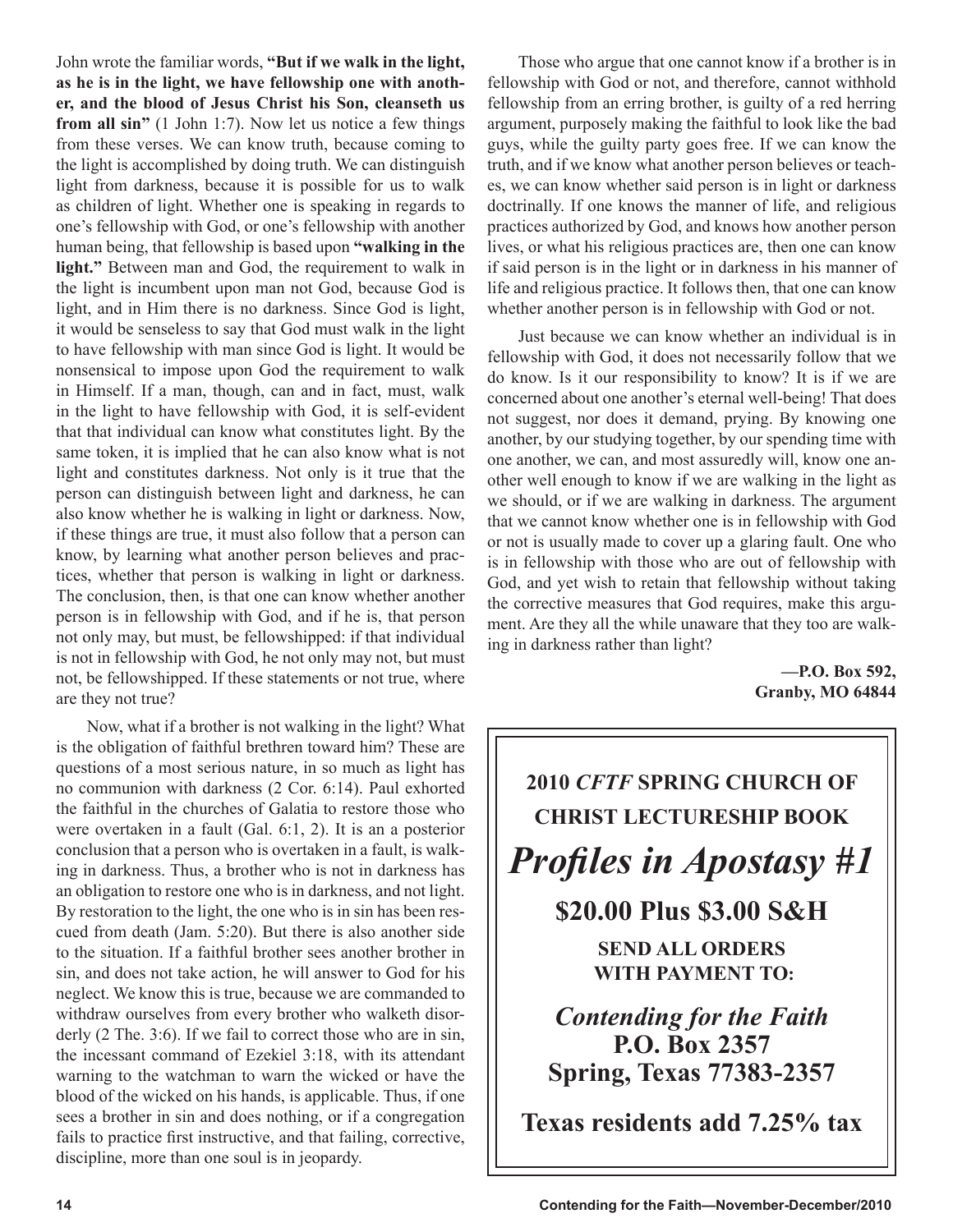## **2010 SPRING CHURCH OF CHRIST** *CFTF* **LECTURES "Profiles In Apostasy #2" FEBRUARY 27—MARCH 2, 2011**

#### **David P. Brown, Director**

#### **SUNDAY, FEBRUARY 27**

 9:30 AM **David P. Brown**: *The Holy Spirit Makes No Earthly Sense* by Terry Rush 10:30 AM **Lester Kamp**: *Theology Simplified* by Lonzo Pribble **NOON MEAL PROVIDED BY THE SPRING CONGREGATION**

2:00 PM **Terry Hightower**: *The Battle Over Hermeneutics in the Stone-Camp. Mvmt., 1800-1870*, Eds. Casey & Foster 3:00 PM: **Paul Vaughn**: *One Ch.: A Bicentennial Celebration of Campbell's Dec. & Ad.*, Eds. Carson, Foster, & Holloway 4:00 PM **John West**: *Seeing the Unseen* by Joe Beam

#### **MONDAY, FEBRUARY 28**

 9:00 AM **Skip Francis**: *A Gathered People: Revisioning the Assembly...* by Hicks, Melton, & Valentine 10:00 AM **Gene Hill:** *The New Testament Church Contrasted* with the book, *A Gathered People*... by Hicks, et al. **\***10:00 AM **Linda Pogue**: An Expose of Selected Chaps. from *Trusting Women...* ed. Scilvey 11:00AM **Bruce Stulting:** *A Church that Flies: New Call to Restoration in the Churches of Christ* by Woodroof **LUNCH BREAK** 1:30 PM **Brad Green**: *The Forgotten Treasure* by Gary D. Collier 2:30 PM **Roelf Ruffner**: *The Church In Transition* by James S. Woodroof, 1991 3:30 PM *OPEN FORUM* : **DINNER BREAK** 6:30 PM **CONGREGATIONAL SINGING** 7:00 PM **Danny Douglas**: *The Power Within* by Jesse E. Fonville  **TUESDAY, MARCH 1** 9:00 AM **Don Tarbet**: *The Cultural Church*, by F. LaGard Smith 10:00 AM **Johnny Oxendine**: *Renewal For Missions* by Helsabeck, Jr. (Christian Ch.), Holloway, & Foster **\***10:00 AM **Linda Pogue**: *An Expose of Selected Chaps.* from *"Trusting Women..."* , ed. Scilvey (Part 2) 11:00 AM **Michael Hatcher:** *The Second Incarnation* by Rubel Shelly & Randall J. Harris **LUNCH BREAK** 1:30 PM **Doug Post**: *In Search of Wonder* by Lynn Anderson 2:30 PM **Wayne Blake**: *Is Christ Divided?: A Study of Sectarianism* by Monroe Hawley 3:30 PM *OPEN FORUM* **DINNER BREAK** 6:30 PM **CONGREGATIONAL SINGING** 7:00 PM **Daniel Denham**: *The Holy Spirit: Center of Controversy—Basis of Unity* by Mac Deaver  **WEDNESDAY, MARCH 2** 9:00 AM **John Rose**: *Together Again* by Rick Atchley and Bob Russell (Christian Church) 10:00 AM **Jimmy Gribble**: *Navigating the Winds of Change* by Lynn Anderson 11:00 AM **Charles Pogue**: *The Churches of Christ* by Richard T. Hughes **LUNCH BREAK** 1:30 PM **Ken Chumbley**: *American Origins of Churches of Christ* by Richard T. Hughes 2:30 PM **Jess Whitlock**: *Discovering Our Roots*, by C. Leonard Allen and Richard T. Hughes 3:30 PM *OPEN FORUM* **DINNER BREAK** 6:30 PM **CONGREGATIONAL SINGING** 7:00 PM **Dub McClish**: *Illusions of Innocence* by C. Leonard Allen and Richard T. Hughes **\* LADIES ONLY Lunch Provided by the Spring Church • Hardback Book of Lecs. Available R. V. Hook-Ups • Video & Audio Rec. • Approved Displays Elders: Kenneth D. Cohn, Buddy Roth, and Jack Stephens Spring Church Secretary: Sonya West**

**SPRING CHURCH OF CHRIST ~ PO BOX 39 (Mailing Address) ~ 1327 SPRING CYPRESS ROAD, SPRING, TX 77383 E-mail: sonyacwest@gmail.com § Phone: (281) 353-2707**